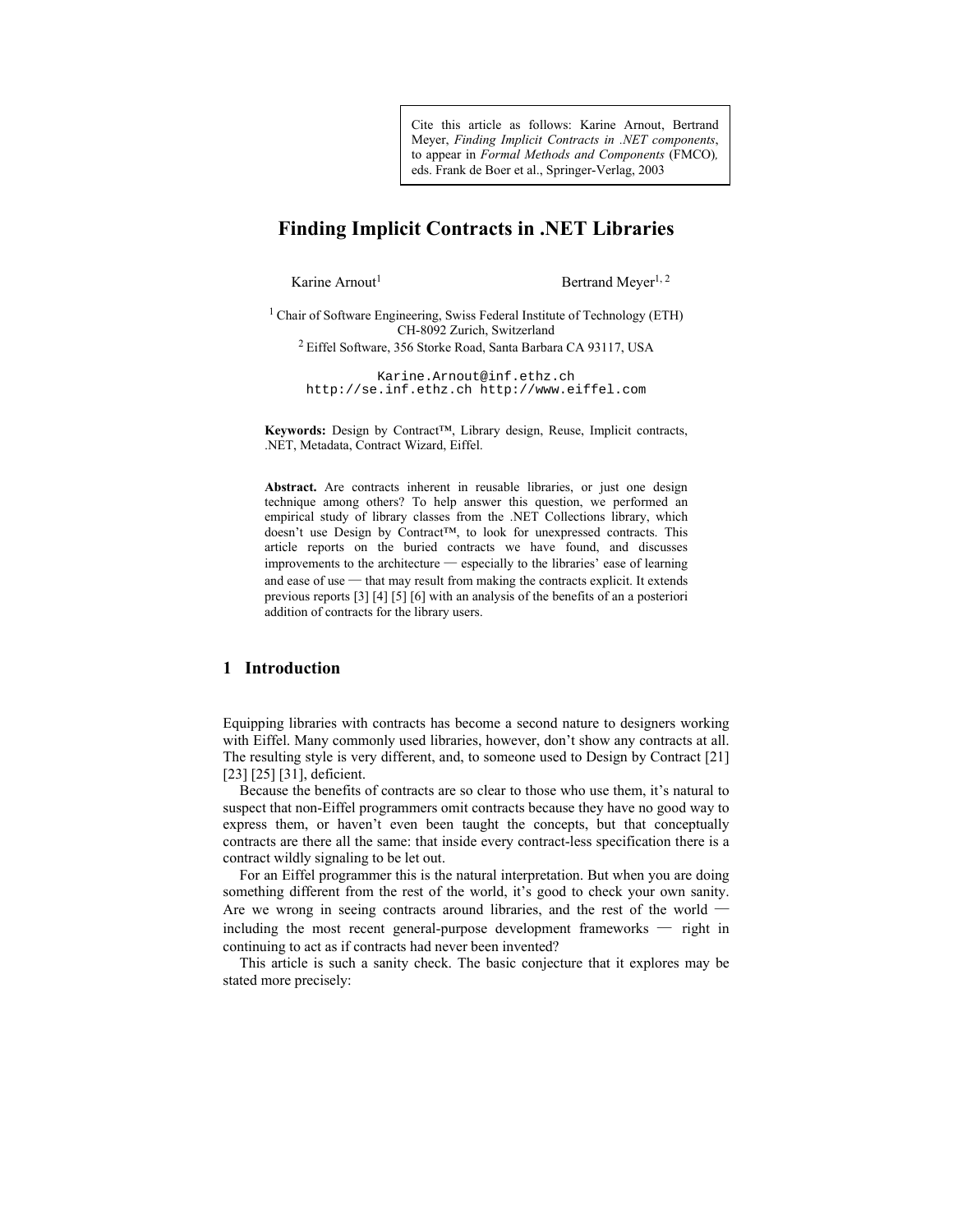**Box 1.** The Closet Contract Conjecture

Eiffel libraries have contracts; most others don't. Which is the right explanation?

- − The contract-rich style of Eiffel libraries is but an artefact of the support for contracts in the Eiffel method, language and tools. Remove contract mechanisms, and the contracts just go away.
- − Contracts are inherent in library design; if not explicitly stated, as in C++/Java/.NET libraries, they are lurking anyway under the cover, either suppressed or replaced by comments in the program, explanations in the documentation, exceptions and other ersatz techniques.

Resolving the Closet Contract Conjecture is interesting for several reasons:

- The answer can shed light on important issues of reusable component design, one of the keys to progress in software engineering.
- − An answer can help library users (application programmers) choose between competing libraries.
- − On a more specific point, the answer would help ascertain the potential usefulness of a "Contract Wizard". Such a tool, of which a first version has been implemented by Eiffel Software [1], takes advantage of the reflection facilities of .NET — "Metadata" — to let its users work interactively on compiled classes, coming from any non-contracted language such as C#, C++, Visual Basic, Cobol or Java, and add contracts to them a posteriori. But this is only interesting if the second answer holds for the Closet Contract Conjecture. If not, the Wizard's user wouldn't find any interesting contracts to add.
- − If that second answer indeed holds, we may use it to improve our understanding of the libraries, and even to improve the library themselves by turning the implicit contracts that we have elicited into explicit elements of the software.

To help answer the conjecture, we have started a study of non-contracted libraries to see if we could spot implicit contracts. The .NET collection library [27], a comprehensive set of data structure implementations, has been one of the first targets. We examined some commonly used .NET collection classes, sleuthing around for hidden contracts, and trying to uncover language or documentation techniques used to make up for the absence of proper contract mechanisms such as precondition clauses, postcondition clauses and class invariants.

Where we spotted closet contracts, we proceeded to out them, by producing class variants that retain the original APIs but make the contracts explicit. We compared the result both with the originals and with some of the classes' closest counterparts in the EiffelBase library.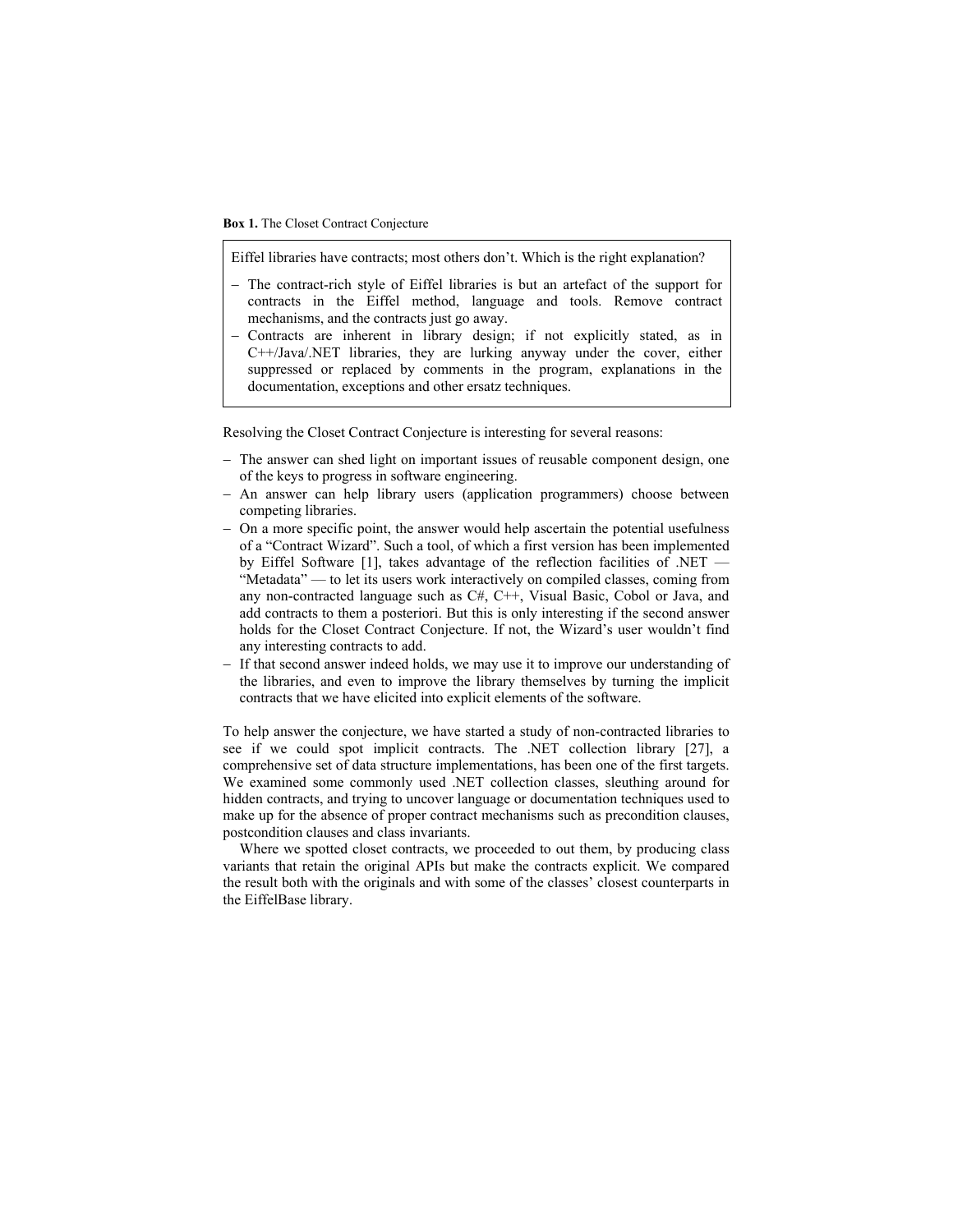The rest of this presentation describes the analysis and its outcomes:

- − Section 2 provides more details on why we have engaged in this study and explains the method of analysis.
- − Section 3 recalls the principles of Design by Contract and their application to library design.
- − Section 4 summarizes the contributions of .NET and its Collections library.
- Section 5 presents the results of analyzing an important .NET collection class: ArrayList [28].
- − Section 6 introduces a variant of ArrayList where the implicit contracts detected in the official version have been made explicit, and gives measurements of properties of the contracted class.
- Section 7 extends the analysis to some other classes and interfaces to assess the consistency of the results across the library.
- Section 8 compares the effect of the two design styles, with and without contracts, on the development of applications using a library: ease of use, ease of learning, bug avoidance.
- Section 9 presents related work about contract extraction and evaluates the possibility of automating the extraction of hidden preconditions by analyzing the CIL code.
- − Section 10 concludes with an assessment of the lessons learned.

The focus of this work is on *design and programming methodology*, in particular design methodology for the construction of libraries of reusable components; we are looking for techniques that help component *producers* turn out better components, help component *consumers* learn to use the components, and reduce the potential for errors arising from incorrect, incomplete or misunderstood specifications. We were surprised, when presenting early versions, that some listeners were mostly interested in possibilities of *extracting* the contracts automatically from non-contracted components. Although section 9 indeed describes possibilities in this direction, building on earlier work on contract extraction, we must warn the reader not to expect any miracles; no computer tool can divine the intent behind a programmer's work without some help from the programmer. The potential for automatic contract inference should not obscure the concrete and immediate benefits that good design methodology can bring to both the producers and consumers of reusable software.

# **2 The Context**

## **2.1 A Distinctive Design Style**

Applying to reusable libraries the ideas of Design by Contract [21] [23] [25] [31] means equipping each library class with precise specifications, or "contracts", governing its interaction with the library's clients. Contracts include the class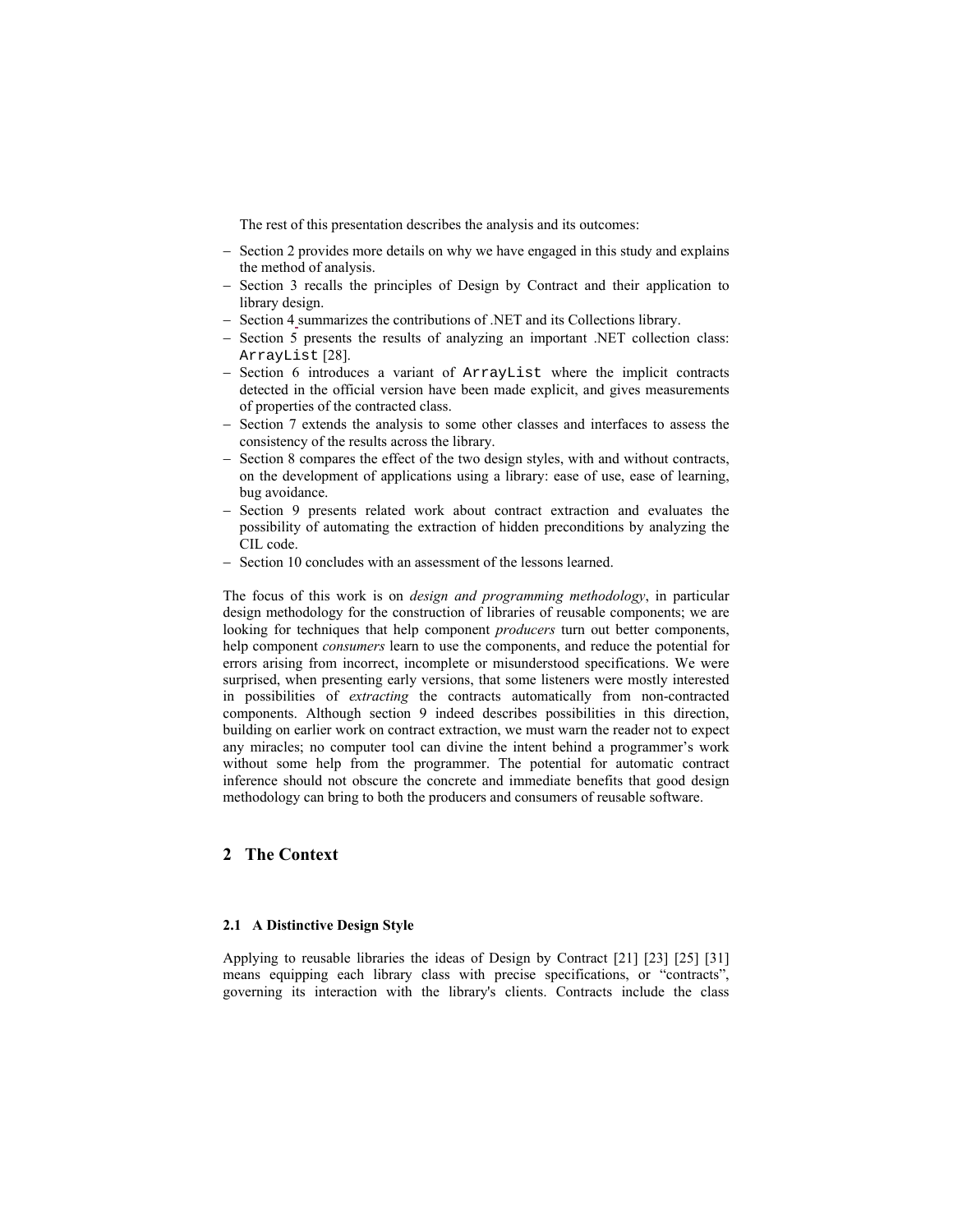invariant, stating general consistency conditions to be maintained by every exported routine of the class, and, for every routine, preconditions stating the clients' obligations, and postconditions stating guarantees to the clients.

Systematic application of these principles leads to a distinctive design style, immediately visible in Eiffel frameworks such as EiffelBase [10] [22] covering fundamental data structures and algorithms, EiffelVision for portable graphics, and others. These Eiffel libraries have been in wide use for many years and seemingly appreciated by their users as easy to learn, convenient to use, and beneficial to the reliability of applications built with them. A recent report by the Software Engineering Institute [37] confirms that for components in general — not just classes — the use of contracts appears to be a key condition of any effort to improve "composability" and scale up the application of component-based technology.

Design by Contract as it has been applied to libraries so far, mostly in Eiffel, is not an a posteriori addition to the design of a library; it is an integral part of the design process. The resulting contract-rich library APIs are markedly different from more traditional, contract-less designs. One might argue that criticism of current libraries [38] becomes partly unjustified when libraries are built according to this style. The difference is clear, for example, in a comparison of two libraries that cover some of the same ground: EiffelBase [10] [22], which is based on Design by Contract, and the .NET Collections library [27], which is not. Most non-Eiffel libraries, such as the .NET framework's libraries, have indeed been built without explicit consideration to the notion of contract. Three possible explanations come to mind:

- − The library authors do not know about Design by Contract.
- − They know about the concepts, but don't find them particularly useful.
- − They know about the concepts and find them interesting but too cumbersome to apply without built-in Eiffel-style support in the method, language and supporting tools.

Regardless of the reason, the difference in styles is so stark that we must ask what happened, in these contract-less libraries, to the properties that the Eiffel designer would have expressed in preconditions, postconditions and class invariants. It's this question that leads to the Closet Contract Conjecture: are the contracts of Eiffel libraries a figment of the Eiffel programmer's obsession with this mechanism? Or are they present anyway, hidden, in non-Eiffel libraries as well?

The only way to find out is to search contract-less libraries for closet contracts. In performing this search we have been rummaging through interface specifications, source code when available, documentation, even  $-$  since any detective knows not to overlook the household's final output ─ generated code, which in .NET and Java still retains significant high-level information.

## **2.2 .NET Libraries and the Contract Wizard**

A property of the .NET libraries that makes them particularly interesting for such a study is the flexibility of the .NET component model, which has enabled the development of a "Contract Wizard" [1], a tool that enables a user to examine a compiled module ("assembly" in .NET), typically coming from a contract-less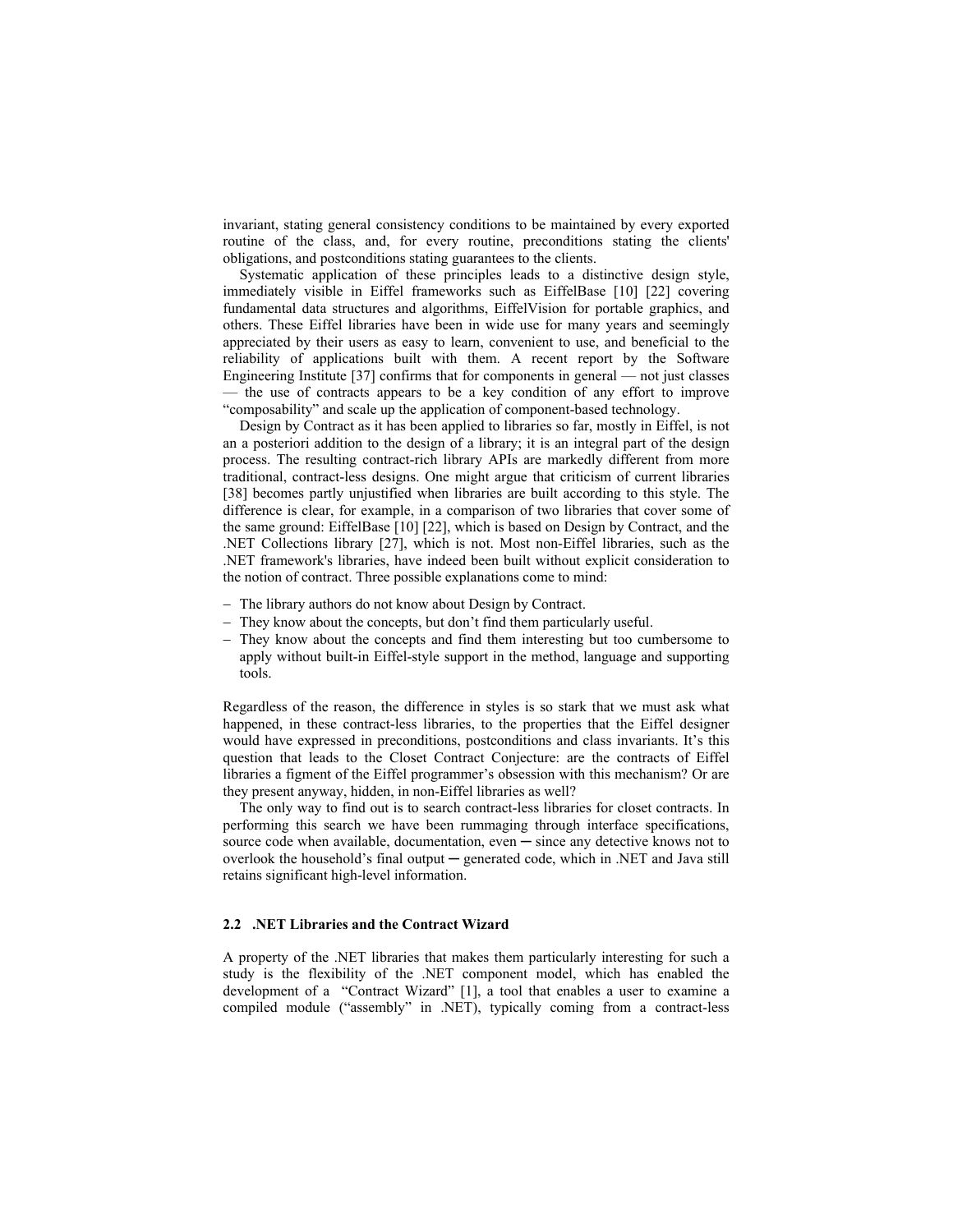language such as C#, Visual Basic, C++, Cobol etc., and interactively add contracts to its classes and routines, producing a proxy assembly that is contracted as if it had been written in Eiffel, but calls the original.

The Contract Wizard relies on the reflection capabilities provided in .NET by the *metadata* that every assembly includes, providing interface information such as the signature of each routine, retained from the source code in the compiling process.

By nature, however, the Contract Wizard is only interesting if the Closet Contract Conjecture holds. This observation provides one of the incentives for the present study: as we consider further developments of the Contract Wizard, we must first gather empirical evidence confirming or denying its usefulness. If we found that .NET and other non-contracted libraries do very well without contracts, thank you very much, and that there are no useful closet contracts to be added, it would be a waste of time to continue working on the Contract Wizard.

#### **2.3 Method of Work**

Our library analyses have so far not relied on any automatic tools. Because we are looking for something that officially isn't there, we have to exercise our own interpretation to claim and authenticate our finds. It's incumbent on us to state why we think a particular class characteristic, such as an exception, is representative of an underlying contract.

Having to rely on a manual extraction process puts a natural limit on future extensions of this article's analysis to other libraries. Beyond facilitating the analysis, automated extraction tools could help users of the Contract Wizard by suggesting possible contract additions. The results of this article indeed suggest certain patterns, in code or documentation, that point to possible contracts, as certain geological patterns point to possible oil deposits. However, the final process of contract elicitation, starting from non-contracted libraries, requires subjective decisions.

## **3 Building Libraries with Design by Contract**

The ideas of Design by Contract are inspired by commercial relationships and business contracts, which formally express the rights and obligations binding a client and a supplier. Likewise, software contracts are a way to specify the roles and constraints applying to a class as a whole (class invariants) or to the routines of the class (preconditions and postconditions).

## **3.1 Why Use Contracts?**

Many programmers who have heard of contracts think they are just a way to help test and debug programs through conditionally compiled instructions of the form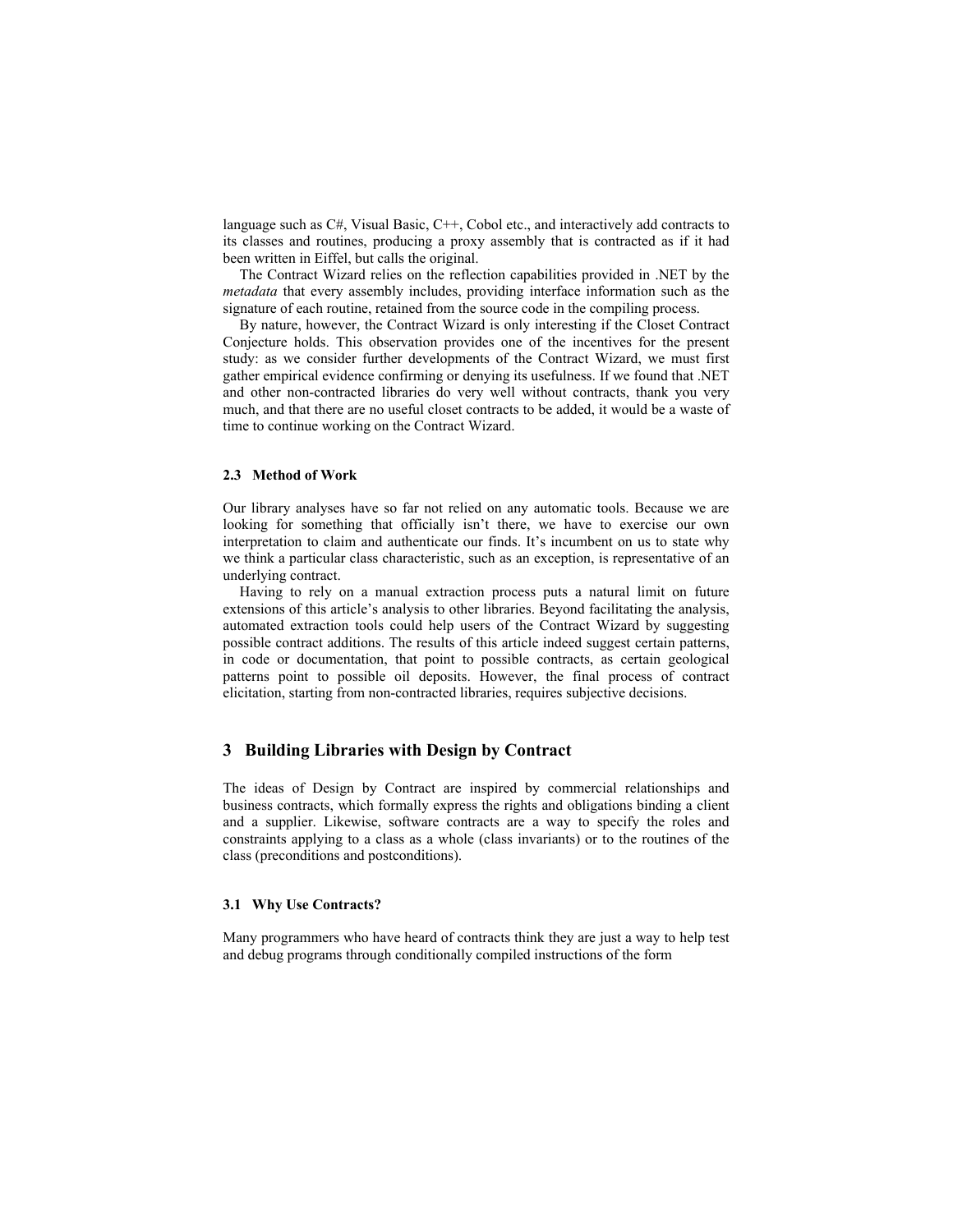## **if not** "Some condition I expect to hold here" **then**

## "Scream"

#### **end**

where "Scream" might involve triggering an exception, or stopping execution altogether. Such a use — similar to the "assert" of  $C$  — is only a small part of the application of contracts, and wouldn't by itself justify special language constructs. Contracts address a wider range of issues in the software process, for general application development as well as library design:

- − *Correctness*: Contracts help build software right in the first place by avoiding bugs rather than correcting once they are there. Designing with contracts encourages the designer to think about the abstract properties of each software element, and build the observance of these properties into the software.
- − *Documentation*: From contracted software, automatic tools can extract documentation that is both abstract and precise. Because the information comes from the software text, this approach saves the effort of writing documentation as a separate product, and lowers the risk of divergence between software and documentation. It underlies the basic form of Eiffel documentation for Eiffel software: the *contract form*, produced by tools of the Eiffel environment and retaining interface information only.
- − *Debugging* and *testing*: Run-time monitoring of contracts permits a coherent, focused form of quality assurance based on verifying that the run-time state of the software satisfies the properties expected by the designers.
- − *Inheritance control*: Design by Contract principles provide a coherent approach to inheritance, limiting the extent to which new routine definitions may affect the original semantics (preconditions may only be weakened, postconditions strengthened).
- − *Management*: Contracts allow project managers and decision makers to understand the global purpose of a program without going into the depth of the code.

The principles are particularly relevant to library design. Eiffel libraries are thoroughly equipped with contracts stating their abstract properties, as relevant to clients.

## **3.2 Kinds of Contract Elements**

Contracts express the semantic specifications of classes and routines. They are made of *assertions*: boolean expressions stating individual semantic properties, such as the property, in a class representing lists stored in a container of bounded capacity, that the number count of elements in a list must not exceed the maximum permitted, capacity.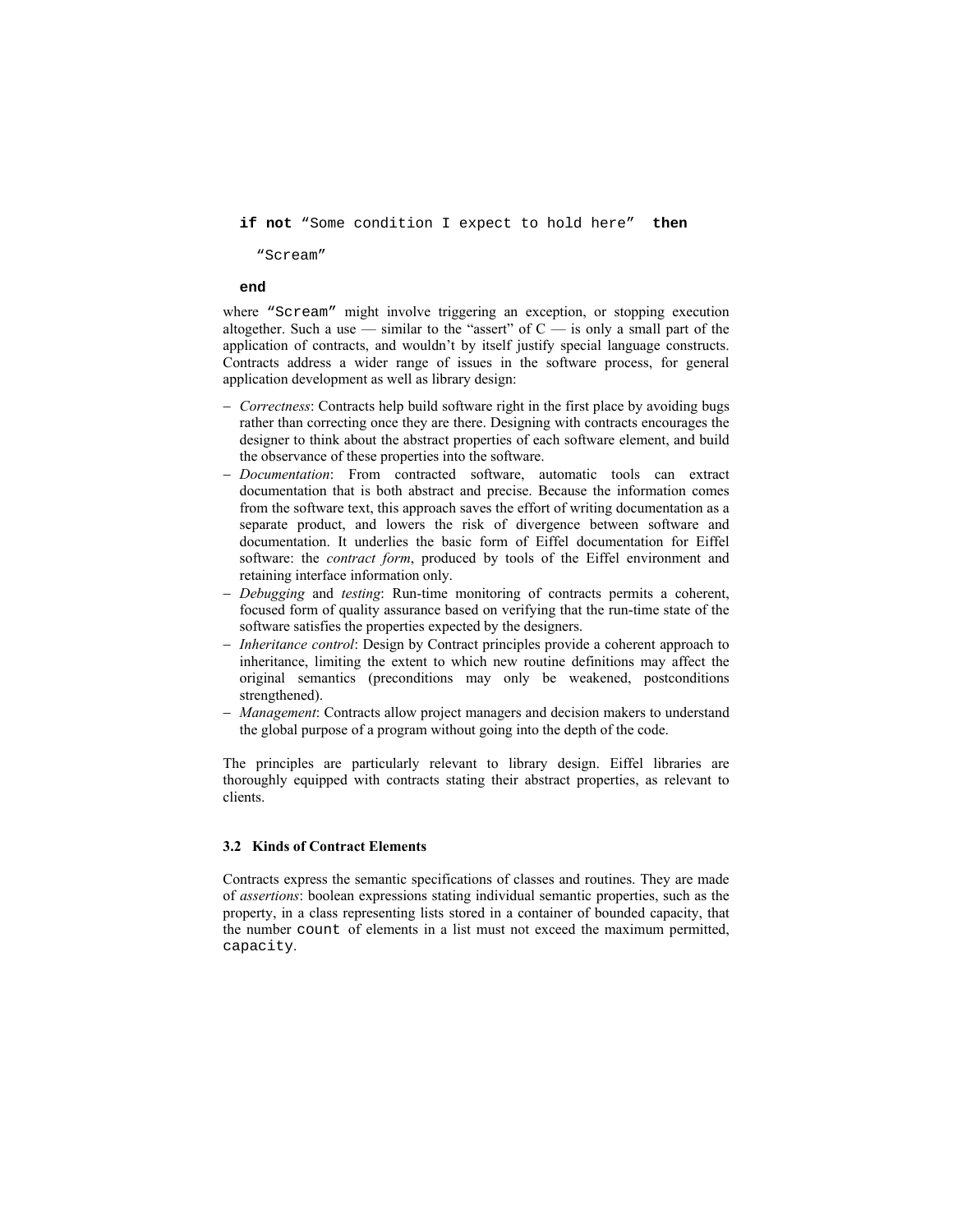Uses of contracts include:

- − *Preconditions*: Requirements under which a routine will function properly. A precondition is binding on clients (callers); the supplier (the routine) can turn it to its advantage to simplify its algorithm by assuming the precondition.
- − *Postconditions*: Properties guaranteed by the supplier to the client on routine exit.
- − *Class invariants*: Semantic constraints characterizing the integrity of instances of a class; they must be ensured by each constructor (creation procedure) and maintained by every exported routine.
- − *Check instructions*: "Assert"-like construct, often used on the client side, before a call, to check that a precondition is satisfied as expected.
- − *Loop variants* and *invariants*: Correctness conditions for a loop.

Check instructions, loop variants and loop invariants address implementation correctness rather than properties of library interfaces and will not be considered further here.

Although preconditions and postconditions are the best known forms of library contracts, class invariants are particularly important in an object-oriented context since they express fundamental properties of the abstract data type (ADT) underlying a class, and the correctness of the ADT implementation chosen for the class (representation invariant [9]). We must make sure that our contract elicitation process doesn't overlook them.

## **3.3 Contracts in Libraries**

Even a very simple example shows the usefulness of contracts in library design. Consider a square root function specified, in a first approach, as

```
sqrt (x: REAL): REAL
```
This specification tells us that the function takes a REAL argument and returns a REAL result. That is already a form of contract, specifying the type signature of the function. We can call it a *signature contract*. (Regrettably, some of the Java and .NET reference documentation uses the term "contract", without qualification, for such signature contracts, creating confusion with the well established use of the term as used in the rest of this article.) A more complete contract — *semantic contract* if we need to distinguish it from mere signature contracts — should also specify properties of the argument and result that can't just be captured by type information, but is just as important to the library client. The most obvious example is what happens for a negative argument, with at least four possible answers:

- − The function might silently return a default value, such as zero. (Not very good!)
- − It might return a default value, and set a special flag that it is the caller's responsibility to examine after a call.
- It might trigger an exception, which it is the caller's responsibility to handle (otherwise execution will probably terminate abnormally).
- − It might produce aberrant behavior, such as entering an infinite loop or crashing the execution. (Not good in the absence of contracts.)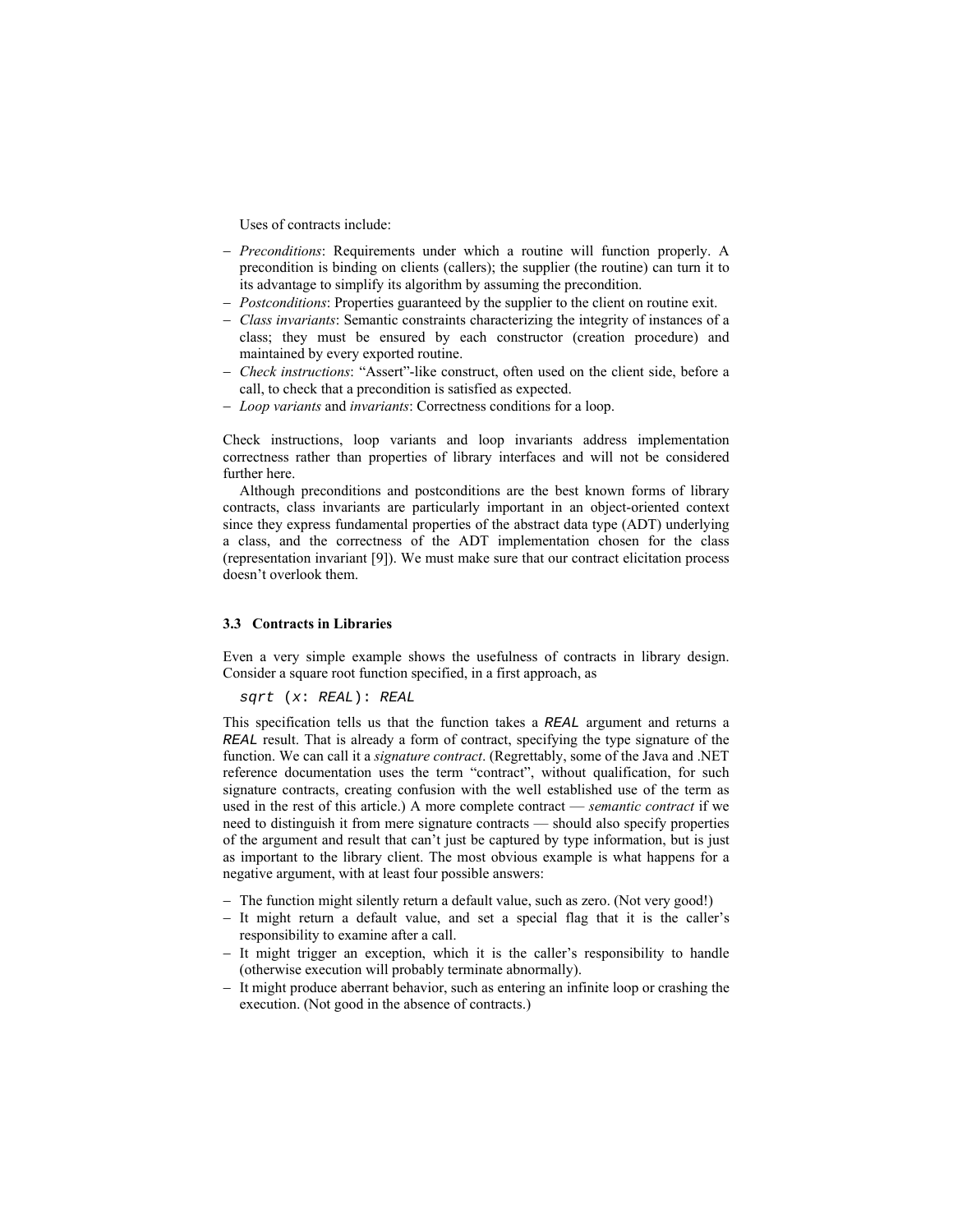A fifth would be to return a COMPLEX result, but that is not permitted by statically typed languages if the specification, as above, declares the type of the result as REAL. A contract — here a precondition and a postcondition — will express which of these specifications the function implements. In Eiffel the function would appear as

```
sqrt (x: REAL): REAL is
```
-- Mathematical square root of x, within epsilon

#### **require**

non negative:  $x \ge 0$ 

**do** 

... Square root algorithm here ...

#### **ensure**

good\_approximation:

abs (**Result**  $^2$  – x) <= 2 \* x \* epsilon

#### **end**

where epsilon is some appropriate value expressing the requested precision, abs gives the absolute value, and  $\land$  is the power operator. The assertion tags non\_negative and good\_approximation are there for documentation purposes and will also appear in error messages if the contracts are checked at run time during debugging and testing.

The *contract form* of the enclosing class, as produced by the environment tools, will show the above without the **do**… part and the **is** keyword (but with the header comment). This is the basic documentation that any application programmer wishing to use an Eiffel class will receive. That documentation is, essentially, the set of contracts associated with the class.

Here we find direct support for the contract clauses — **require**, **ensure**, and the yet to be encountered **invariant** — in the language and the associated documentation standard, but the contract is inherent to the routine, regardless of its language of implementation. If a library is to provide a usable square root routine it must be based on such a contract. Unless you know under what conditions a square root function will operate and what properties you may expect of its result, you couldn't use it properly.

The general questions are:

− If there is no explicit contract discipline, comparable to the Eiffel practice of documenting all libraries through their contract form, where will we find the implicit contract?

− Will, as in this example, a contract always exist, whether expressed or not? The rest of this study provides material for answering these questions.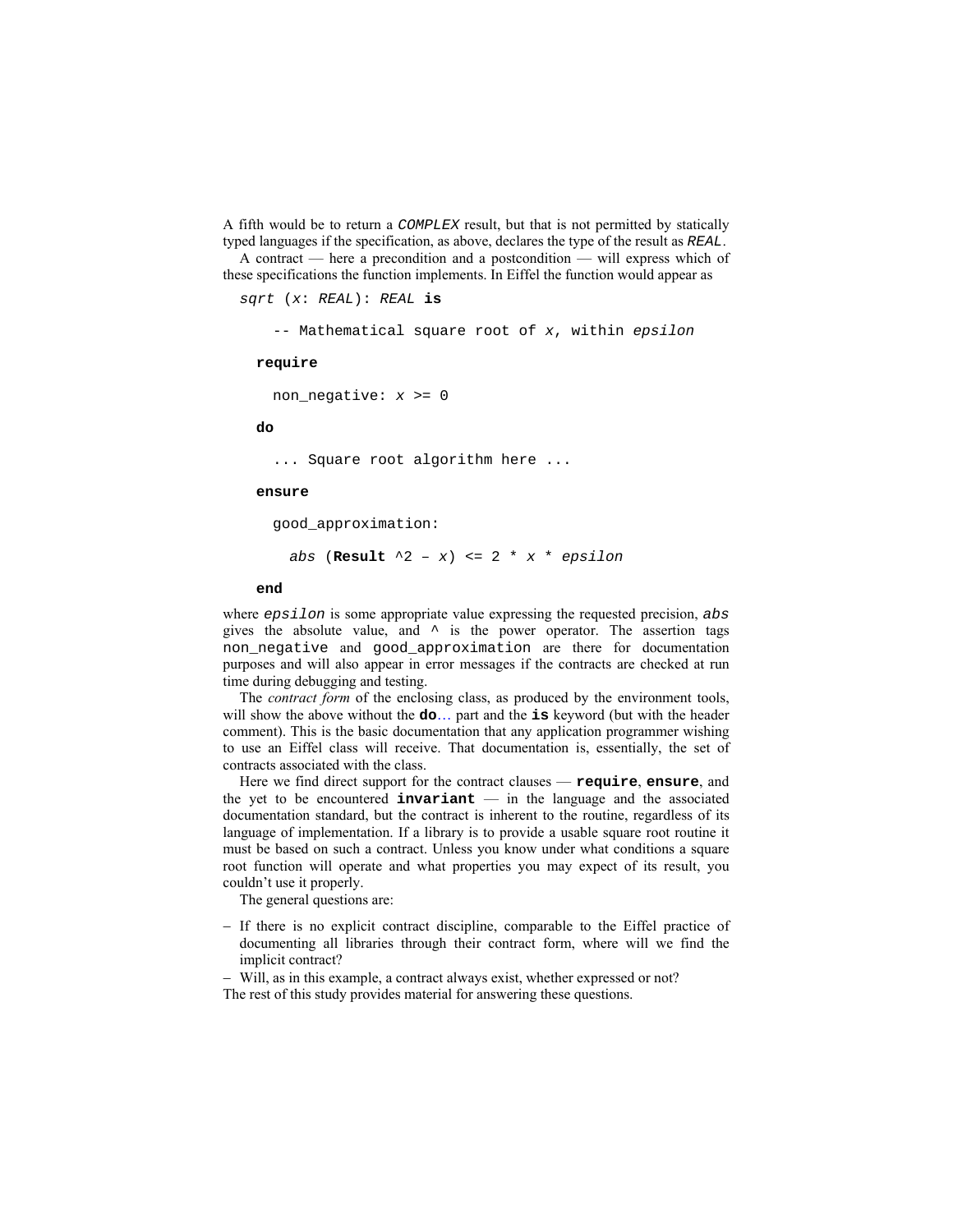# **4 Why .NET Libraries?**

.NET libraries suggested themselves for our study not only because they are one of the most recent and widely publicized collections of general-purpose reusable components, but also because the innovative .NET concept of *metadata* equips them with specification information that appears directly useful to contract elicitation.

## **4.1 The Scope of .NET**

The .NET libraries are part of the .NET framework [24], a major Microsoft endeavor. Overall, .NET addresses the needs of companies and the general public through advances in Web services infrastructure, new tools for business-to-business and business-to-consumer interactions (Universal Description, Discovery and Integration, MyServices, Biztalk), advanced Web mechanisms (through the ASP.NET framework), new security mechanisms and other innovations.

In support of these goals, .NET includes new techniques and products of direct interest to developers. The most significant advance here is extensive support for multi-language programming with full interoperability between languages. Beyond Microsoft's own languages, C# and Visual Basic .NET, implementations exist for third-party languages, in particular Eiffel. (The Eiffel implementation on .NET includes the full language as on other platforms; in particular it supports Design by Contract, genericity and multiple inheritance without restrictions [2] [36].) All such language implementations benefit from common mechanisms including a versioning scheme, an extensive security framework, a component model considerably simpler to use than Microsoft's previous COM technology, facilities for memory management, debugging and exception handling, a multi-language development environment (Visual Studio .NET), all supported by a Common Language Runtime. They also benefit from a set of libraries covering many areas of applications, which the interoperability infrastructure makes available to programs written in all languages supported on .NET.

## **4.2 The Role of Metadata**

The basic compilation unit in .NET, covering for example a library or a section of a library, is the assembly. The key to the framework's support for component-based development is the presence, in every assembly, of documentary information known as *metadata*, making the assembly self-describing in accordance with the *selfdocumentation principle* [23].

The metadata of an assembly — accessible to programs through the Reflection library, to users through various tools, and to the world at large in XML — provides information on the assembly's contents, including: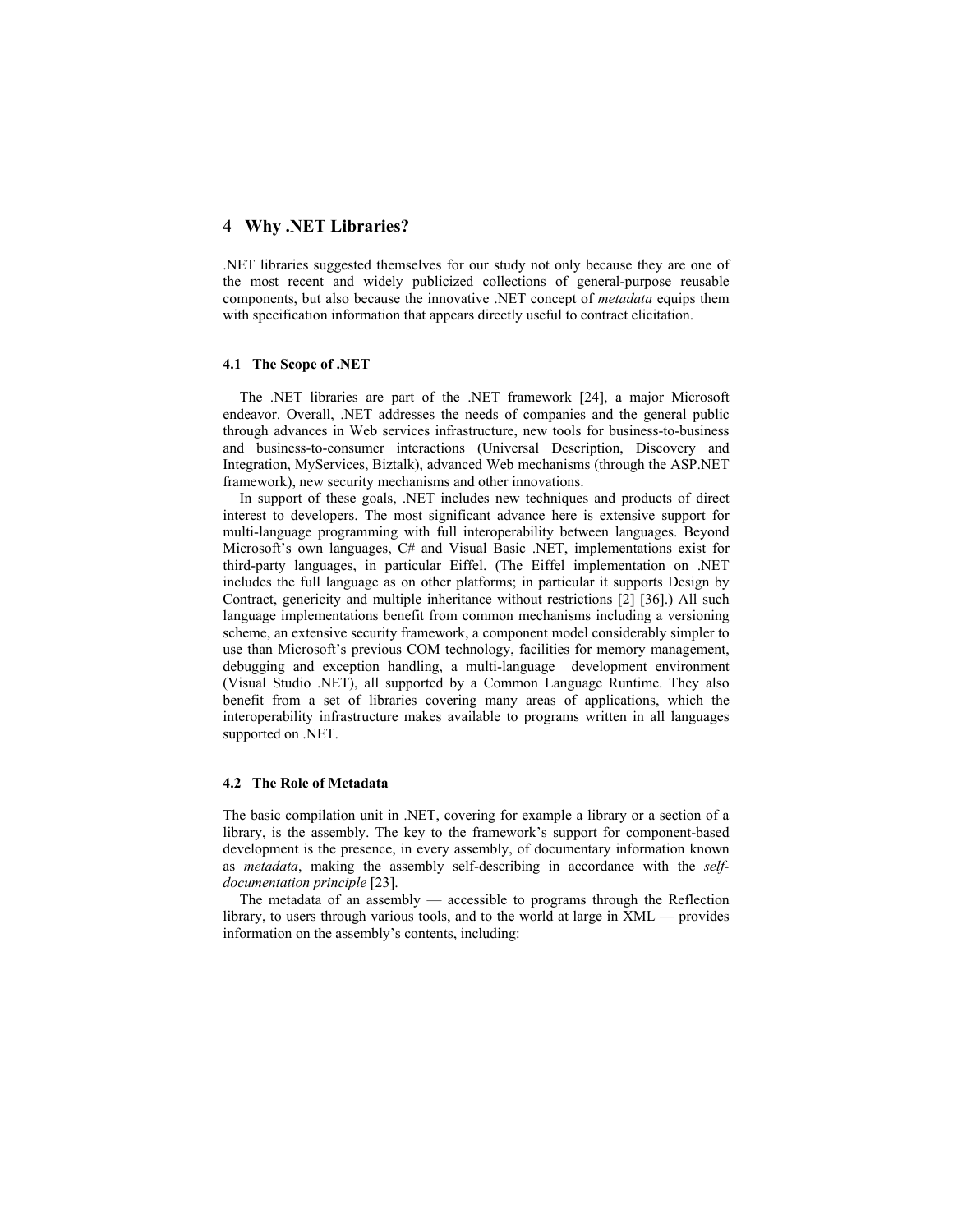- − A "manifest" describing the assembly name, version, culture and public key (if the assembly is signed).
- − The list of dependencies on other .NET assemblies.
- − For each class, the list of its parents (interfaces, and at most one class) and of its features (routines, attributes, properties and events).
- − For each class member, the signature (including arguments and return type).

In addition to these predefined categories, developers can define, assuming proper source language support, their own specific kinds of metadata in the form of *custom attributes*.

Metadata of both kinds — predefined and custom — opens attractive new possibilities. The Contract Wizard is one of them: by relying on the metadata, it enables users to examine a class and its features interactively, and add any appropriate contracts ─ all without having access to the source code.

# **5 Analysis of a Collection Class**

Our first search for closet contract will target the class ArrayList [28], part of the core .NET library (*mscorlib.dll*). This choice of class is almost arbitrary; in particular it was not based on any a priori guess that the class would suggest more (or fewer) contracts than any other. Rather, the informal criteria were that the class, describing lists implemented through arrays:

- − Is of obvious practical use.
- − Seems typical, in its style, of the Collections library.
- − Has a direct counterpart, ARRAYED\_LIST, in the EiffelBase library, opening the possibility of comparisons once we've completed the contract elicitation process.

### **5.1 Implicit Class Invariants**

Documentation comments first reveal properties of ArrayList that fall into the category of class invariants.

We find our first leads in the *specification of class constructors*, which states that

"*The default initial capacity for an ArrayList is 16*"

This comment implies that the capacity of the created object is greater than zero. Taking up this lead, we notice that all three constructors of ArrayList set the initial list's capacity to a positive value. This suggests an invariant, since it is part of the Design by Contract rules that an invariant property must be guaranteed by all the creation procedures of a class.

To test our intuition, we examine the other key property of an invariant: that it must be preserved by every exported routine of the class. Examining all such routines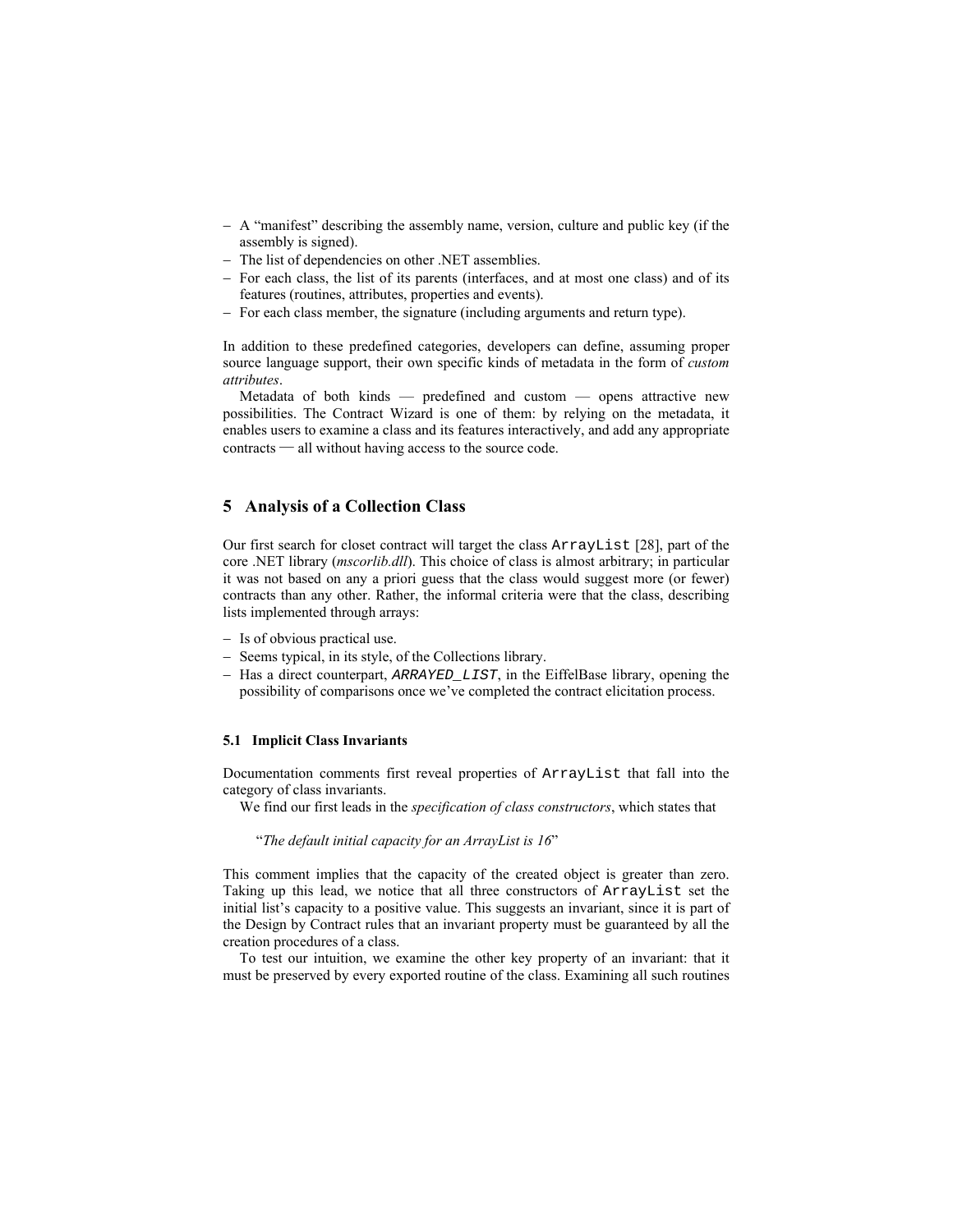confirms this and suggests that we indeed have the germ of an invariant, which in Eiffel would be expressed by the clause

#### **invariant**

```
positive_capacity: capacity >= 0
```
Continuing our exploration of the documentation, we note that two of the three constructors of ArrayList

"*initialize a new instance of the* ArrayList *class that is empty*".

The count of elements of an array list created in such a way must then be zero. The third constructor, which takes a collection c as parameter

"*initializes a new instance of the ArrayList class that contains elements copied from the specified collection*"

So the number of elements of the new object equals the number of elements in the collection received as parameter, expressed by the assertion count =  $c$ .count (which in Eiffel would normally appear in a postcondition). Can then  $c$ , count be negative? Most likely not. Checking the documentation further reveals that the argument c passed to the constructor may denote any non-void collection, represented through one of the many classes inheriting from the ICollection interface [29]: arrayed list, sorted list, queue etc. Without performing an exhaustive examination, we note a hint in ArrayList itself, in the specification of routine Remove:

"*The average execution time is proportional to Count. That is, this method is an O(n) operation, where n is Count*"

which implies that count must always be non-negative. This evidence is enough to let us add a clause to the above invariant:

positive\_count: count >= 0

These first two properties are simple but already useful. For our next insights we examine the *specification of class members*. Documentation on the Count property reveals interesting information:

"Count *is always less than or equal to* Capacity".

The self-assurance of this statement indicates that this property of the class always holds, suggesting that it is a class invariant. Hence a third invariant property for class ArrayList yielding the accumulated clause

**invariant** 

```
positive_capacity: capacity >= 0 
 positive_count: count >= 0 
valid_count: count <= capacity
```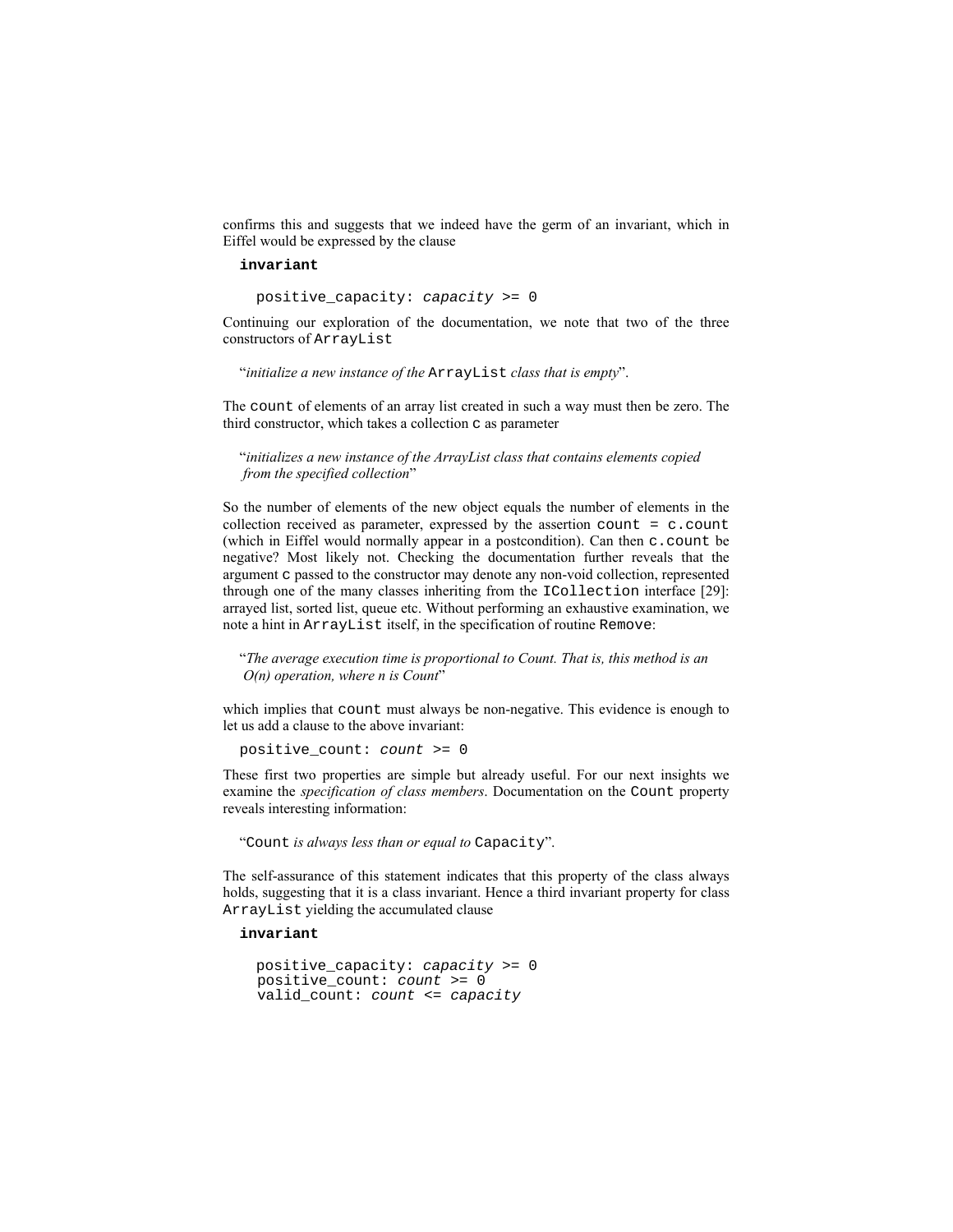#### **5.2 Implicit Routine Preconditions**

Aside from implicit class invariants, the documentation also suggests preconditions. To get our clues we may look at documented exception cases.

The specification of the routine Add of class ArrayList states that Add throws an exception of type NotSupportedException if the arrayed list on which it is called is read-only or has a fixed size. This suggests that the underlying implementation of Add first checks that the call target is writable (not read-only) and extendible (does not have a fixed size) before actually adding elements to the list.

Such a requirement for having the method do what it is expected to is the definition of a routine precondition in terms of Design by Contract. An Eiffel specification of Add would then include the following two preconditions:

```
require<br>writable: not is read only
  extendible: not is_fixed_size
```
is\_read\_only and is\_fixed\_size are the Eiffel counterparts of the .NET properties IsReadOnly and IsFixedSize of class ArrayList.

This example — one of many to be found in the reference documentation of the .NET Framework — suggests a scheme for extracting preconditions, applicable systematically, with some possibility of tool support:

- − Read the exception condition; e.g. the array list is read-only.
- − Take the opposite; for ArrayList the condition would be

**not** is\_read\_only

− Infer the underlying routine precondition; here:

writable: **not** is\_read\_only

## **5.3 Implicit Routine Postconditions**

Does the .NET documentation also reveal closet postconditions? For an answer we consider the example of the query IndexOf. More precisely, since it is an overloaded method, we choose a specific version identified by its signature:

**public virtual** int IndexOf (Object value);

The documentation explains that the return value is

"*the zero-based index of the first occurrence of* value *within the entire*  ArrayList*, if found; otherwise, -1*".

We may rephrase this specification more explicitly:

− If value appears in the list, the result is the index of the first occurrence, hence greater than or equal to zero (.NET list indexes are indexed starting at zero) and less than Count, the number of elements in the list.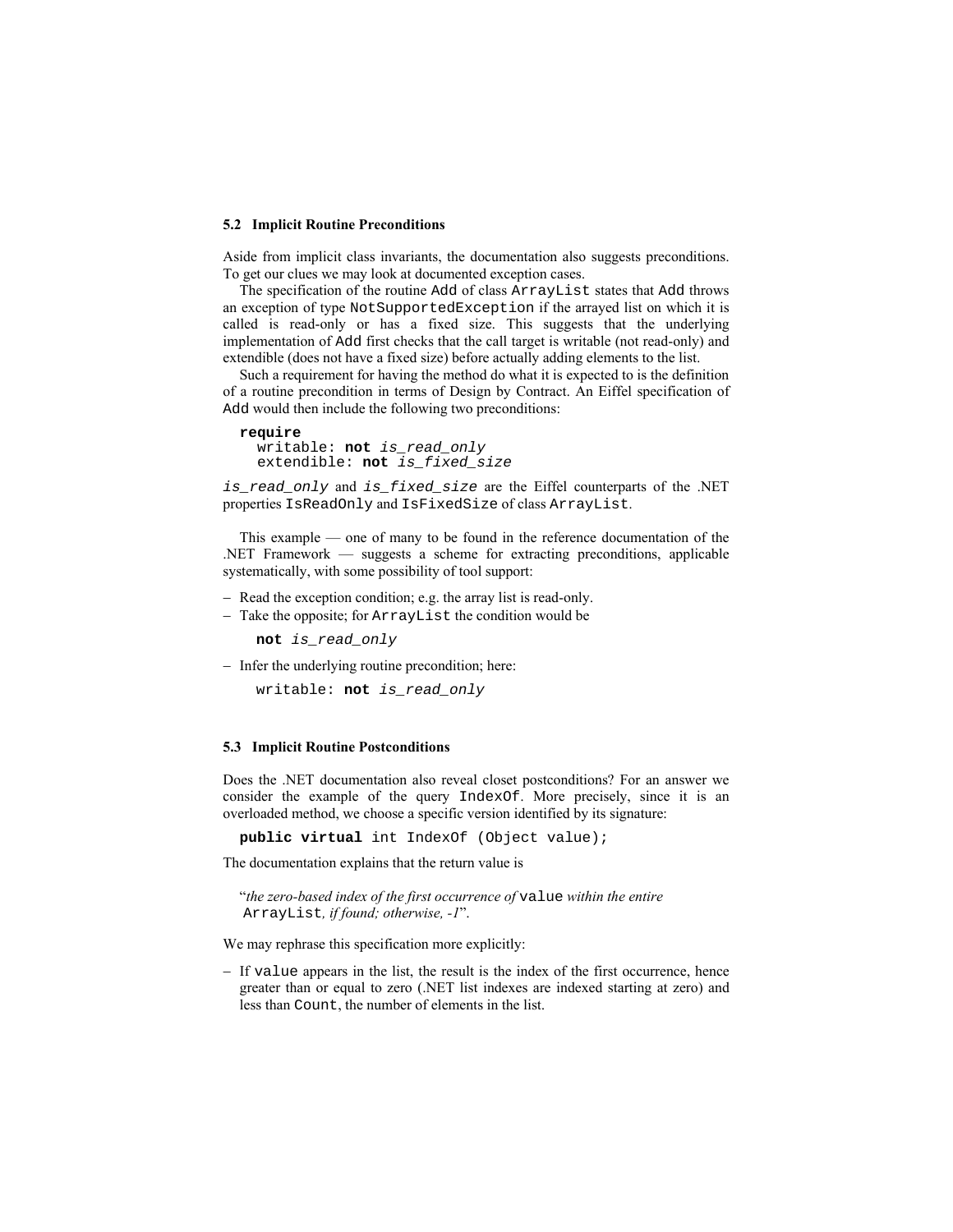− If value is not found, the result is –1.

Such a property is a guarantee on routine exit, a condition incumbent on the supplier on completion of the task — the definition of a postcondition. In Eiffel we would add the corresponding clause to the routine:

```
ensure 
 valid_index_if_found:
   contains (value) implies Result>0 and Result<count
 correct_index_if_found: 
   contains (value) implies item (Result) = value
 minus_one_if_not_found: 
   not contains (value) implies Result = –1
```
This simple analysis suggests that routine postconditions do exist in .NET libraries, although not explicitly expressed because of the lack of support from the underlying environment. Unlike preconditions — for which it may be possible to devise supporting tools — postconditions are likely to require case-by-case human examination since they are scattered across the reference documentation.

## **5.4 Contracts in Interfaces**

Class ArrayList implements three interfaces (completely abstract specification modules) of the .NET Collections library: IList, ICollection, and IEnumerable. It is interesting to subject such interfaces to the same analysis as we have applied to the class.

This analysis (see sections 6 and 7 for general statistics about the contract rates of .NET collection classes and interfaces) indicates that IList, ICollection, IEnumerable, and IEnumerator (of which IEnumerable is a client), do have routine preconditions and postconditions similar to those of ArrayList.

We have not, however, found class invariants in these interfaces. This is probably because of the more limited scope of interfaces in .NET (coming from Java) as compared to "deferred classes", their closest counterpart in the object-oriented model embodied by Eiffel. Deferred classes may have a mix of abstract and concrete features; in particular, they may include attributes. Interfaces, for their part, are purely abstract and may not contain attributes. The Eiffel policy provides a continuous spectrum from totally deferred classes, the equivalent of .NET and Java interfaces, to fully implemented classes, supporting the aims of object-oriented development with a seamless process from analysis (which typically uses deferred classes) to design and implementation (which make the classes progressively more concrete). Class invariants in the Eiffel libraries [22] often express consistency properties binding various attributes together.

One can imagine, however, finding properties that hold for all the classes implementing the interface and that would be relevant candidates for "interface invariants". But our non-exhaustive analysis of the .NET Collections library did not reveal such a case.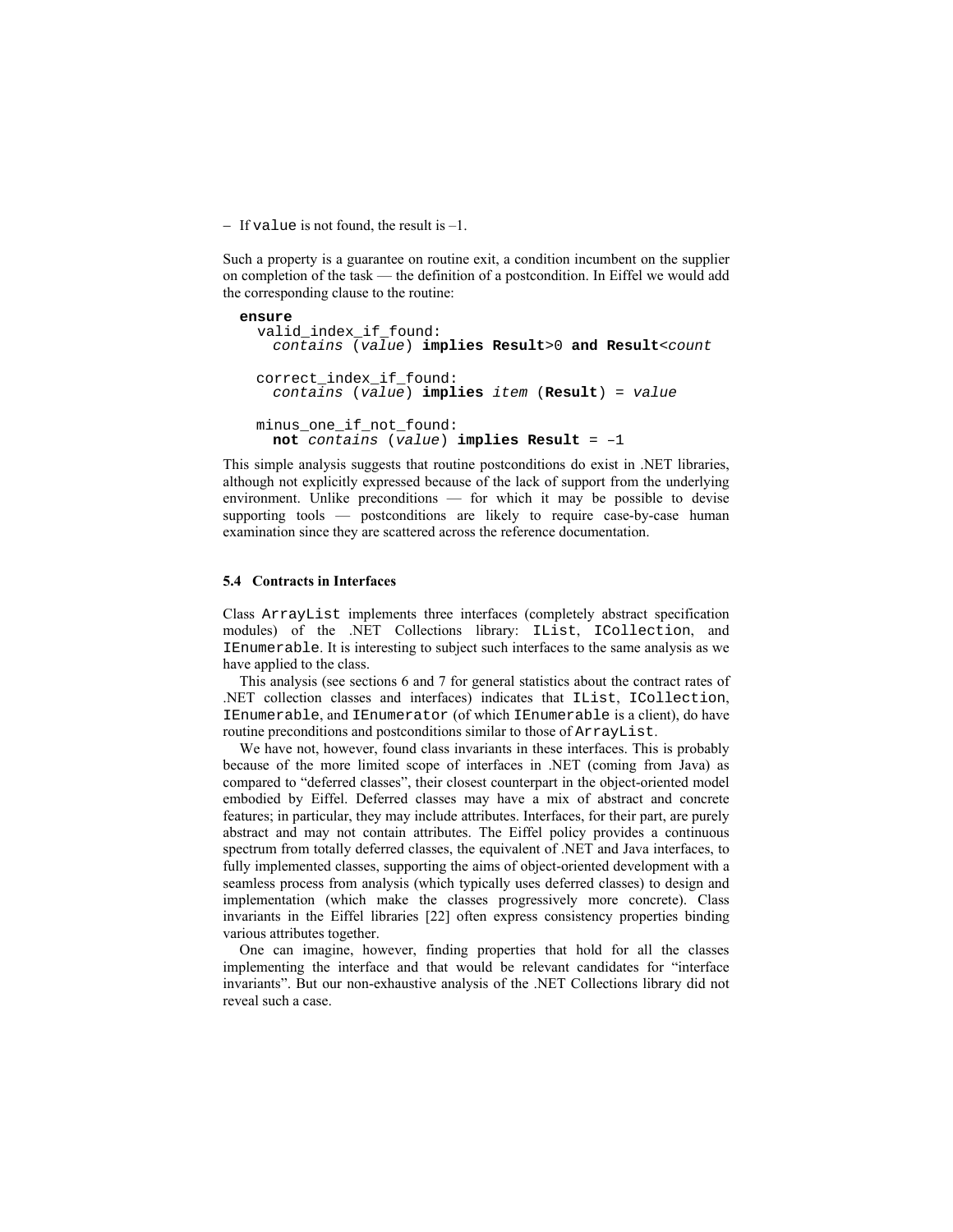# **6 Adding Contracts a Posteriori**

The discovery of closet contracts in the .NET arrayed list class suggests that we should build a "contracted variant" of this class, ARRAY\_LIST, that has the same interface as the original ArrayList plus the elicited contracts. We now present a sketch of this class and compare it with its EiffelBase counterpart: ARRAYED\_LIST.

Rather than modifying the original class we may produce the contracted variant here in Eiffel — as a new class whose routines call those of the original. This is the only solution anyway when one doesn't have access to the source code. The Contract Wizard is intended to support such a process, although for this discussion we have produced the result manually.

## **6.1 A Contracted Form of the .NET Arrayed List Class**

The original class, ArrayList, has 57 features (*members* in the .NET terminology). In presenting the contracted version we limit ourselves to 12 features, discussed in the preceding analysis of the class.

The notation

```
require -- from MY_CLASS
or 
  ensure -- from MY_CLASS
```
shows that the assertion clauses that follow (respectively preconditions or postconditions) are inherited from the parent class MY\_CLASS. This is the convention applied by EiffelStudio documentation tools when displaying the assertions of a class, for the parts inherited from ancestors. The difference is that in Eiffel assertions clauses are automatically inherited from parents; in .NET there is no such convention, so the .NET documentation has to repeat the same comments and exception conditions for an ancestor class or interface and all its descendants.

The **feature** keyword introduces a "feature clause", which groups a set of features (*members*) that have a common purpose. For example, the feature clause **feature** -- Initialization lists all the creation procedures of class ARRAY\_LIST: make, make\_from\_capacity and make\_from\_collection.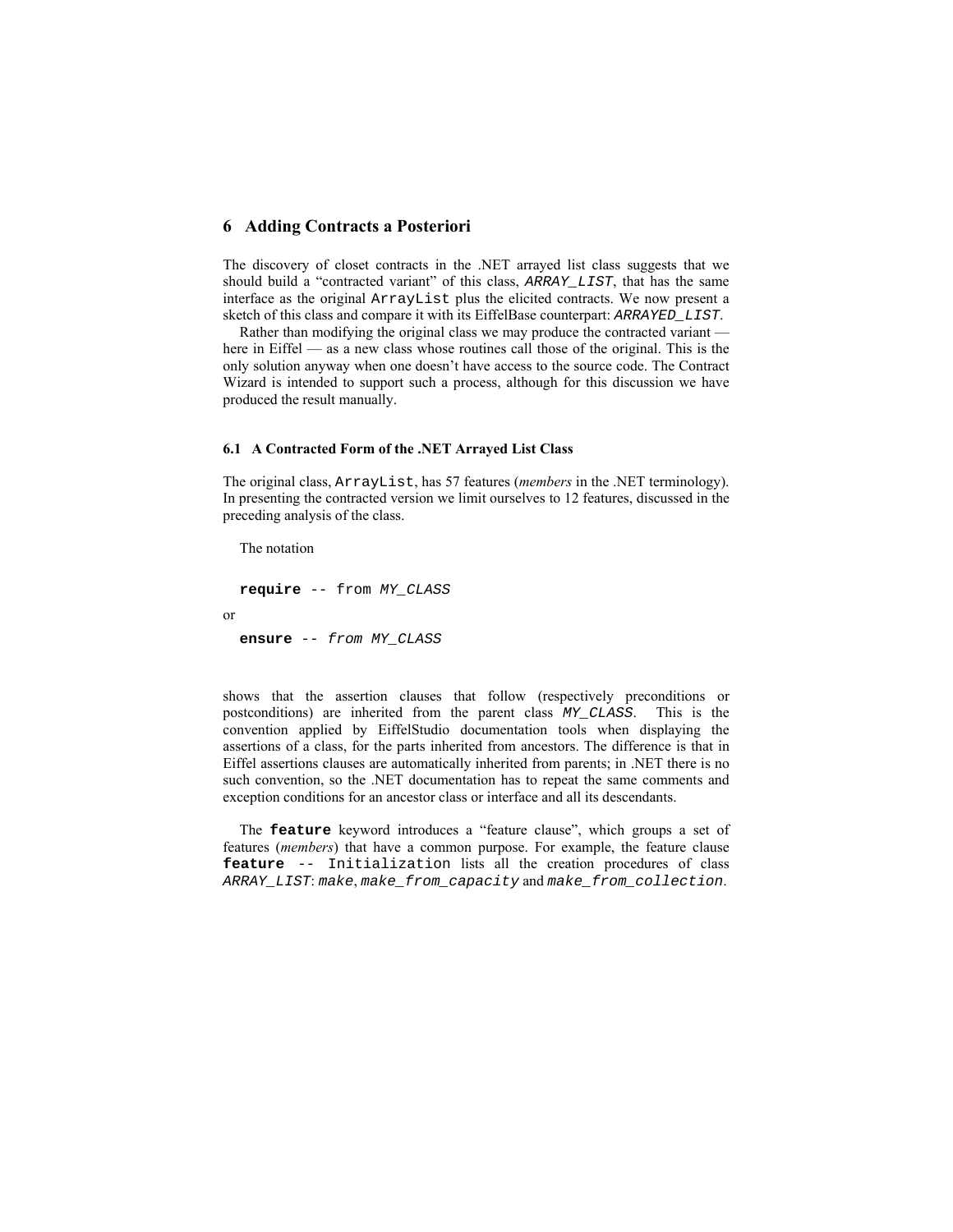# **indexing**

```
description: "[
```
 Implementation of a list using an array, whose size is dynamically increased as required.

]"

```
class interface ARRAY_LIST
```
### **create**

-- Note for non-Eiffelists: This is the list of

-- creation procedures (constructors) for the

-- class; the procedures' definitions appear below. make,

make\_from\_capacity,

make\_from\_collection

```
feature -- Initialization
```
make

-- Create empty list with capacity

-- Default\_capacity.

## **ensure**

```
empty: count = 0 
default_capacity_set: capacity = Default_capacity
writable: not is_read_only 
extendible: not is_fixed_size
```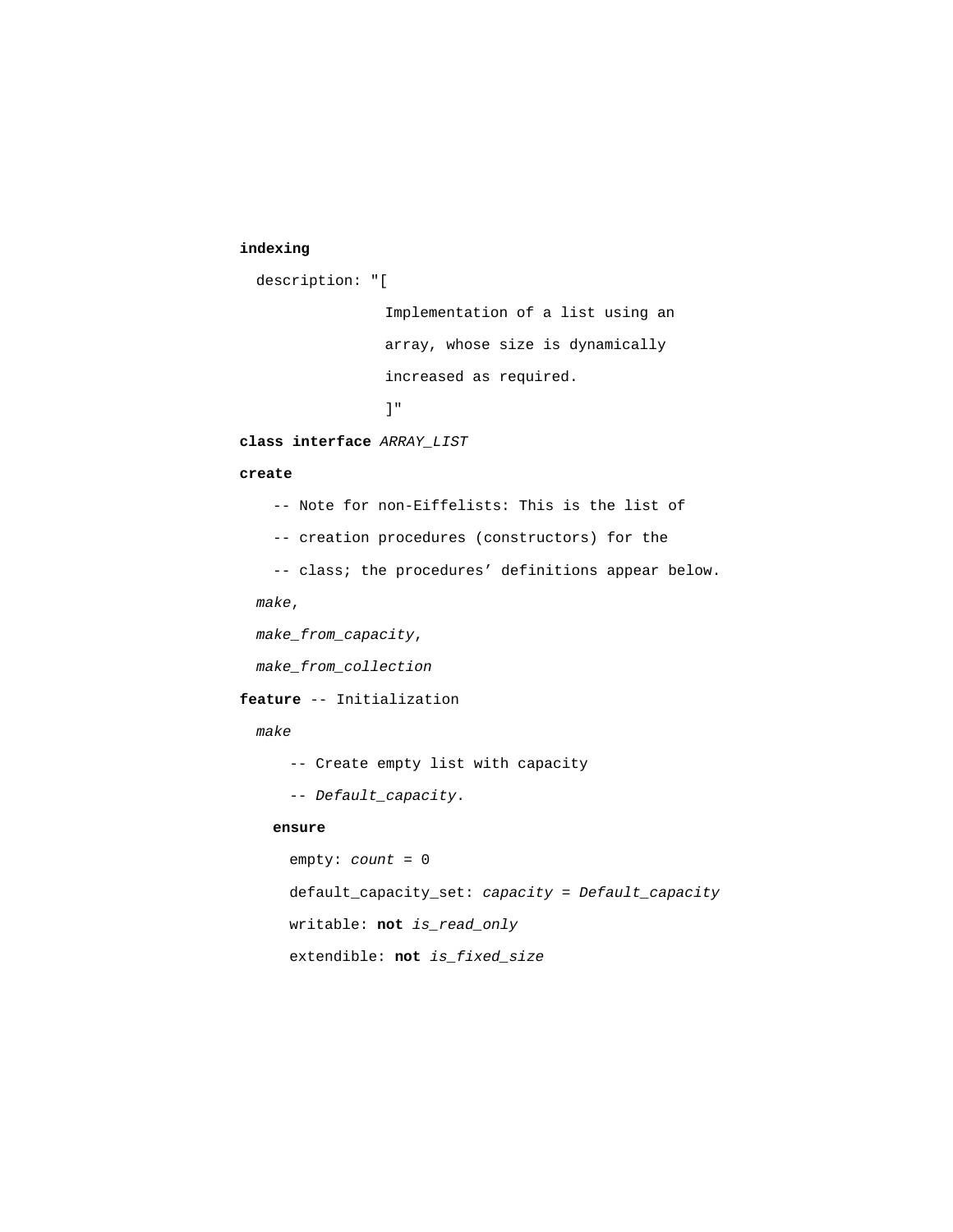```
make_from_capacity (a_capacity: INTEGER) 
    -- Create empty list with capacity a_capacity. 
 require 
   positive_capacity: a_capacity >= 0 
  ensure 
   empty: count = 0 
   positive_capacity_implies_capacity_set: 
     a_capacity > 0 implies capacity = a_capacity
   capacity_is_zero_implies_default_capacity_set: 
     a_capacity =0 implies capacity =Default_capacity
   writable: not is_read_only 
    extendible: not is_fixed_size
```
make\_from\_collection (c: ICOLLECTION)

-- Create list containing elements copied from c -- and the corresponding capacity.

### **require**

collection\_not\_void: c /= **Void**

## **ensure**

capacity\_set:  $capacity = c.count$ count\_set: count = c.count writable: **not** is\_read\_only extendible: **not** is\_fixed\_size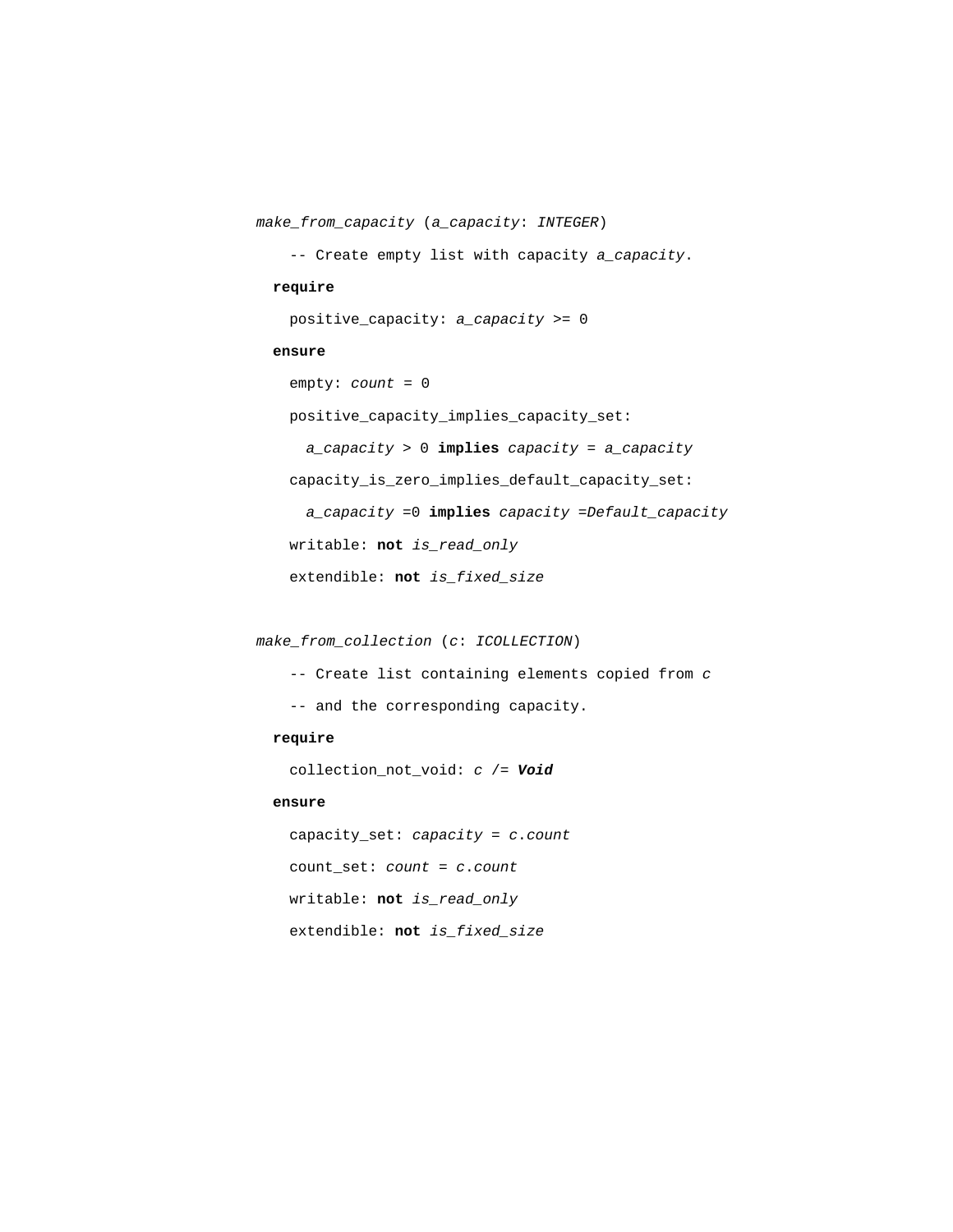```
feature -- Access
```
capacity: INTEGER

```
-- Number of elements the list can store 
count: INTEGER
```
-- Number of elements in the list

Default\_capacity: INTEGER is 16

-- Default list capacity

```
index_of (value: ANY): INTEGER
```
-- Zero-based index of the first occurrence of -- value

**ensure** -- from ILIST

not\_found\_implies\_minus\_one:

**not** contains (value) **implies Result** = - 1

found\_implies\_valid\_index:

contains (value) **implies** 

**Result** >= 0 **and Result** < count

found\_implies\_correct\_index:

contains (value) **implies** item (**Result**) = value

item (index: INTEGER): ANY -- Entry at index **require** -- from ILIST valid\_index: index >= 0 **and** index < count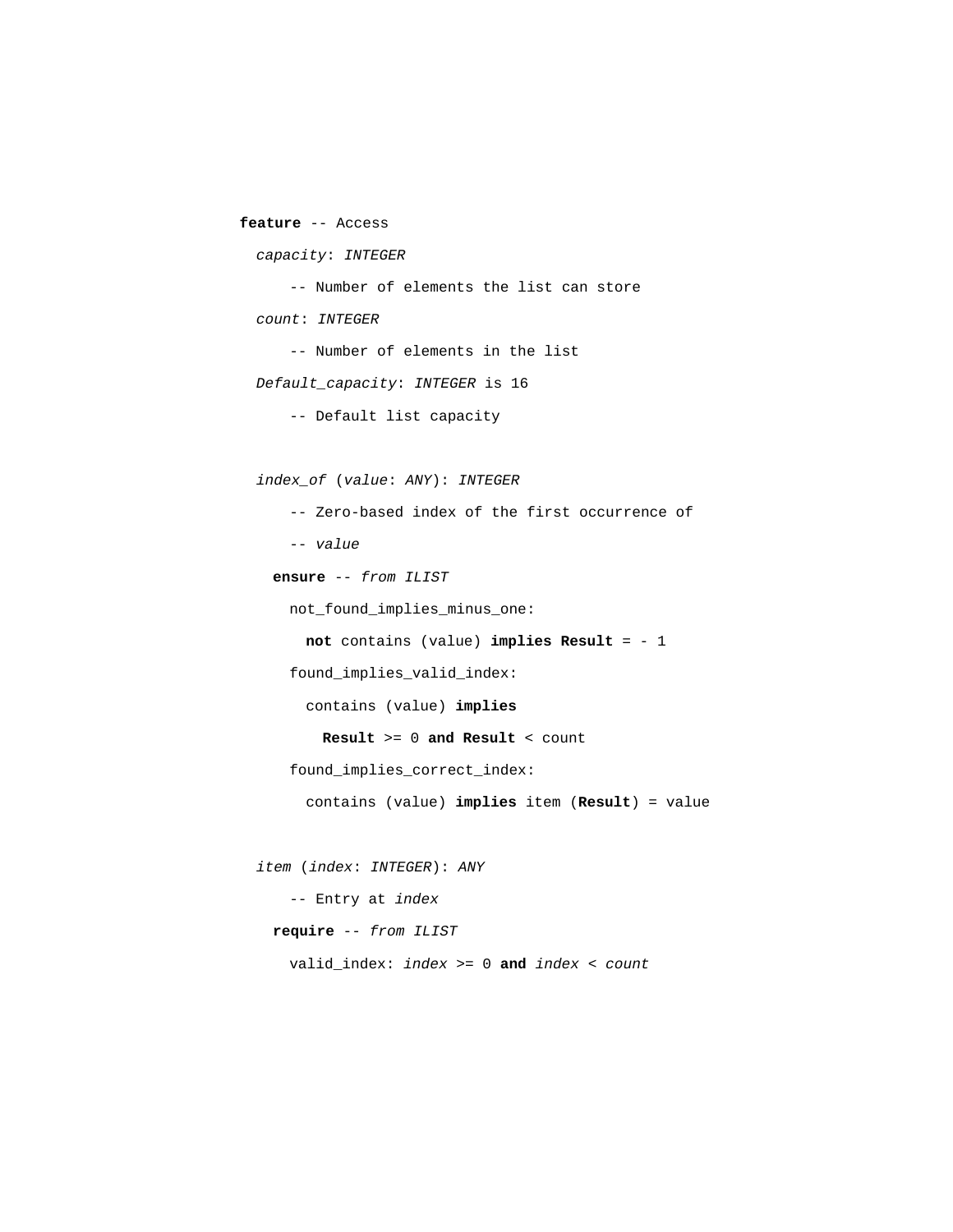**feature** -- Status report

contains (an\_item: ANY): BOOLEAN -- Does list contain an\_item?

is\_fixed\_size: BOOLEAN -- Has list a fixed size?

is\_read\_only: BOOLEAN -- Is list read-only?

**feature** -- Status setting

set\_capacity (value: **like** capacity)

-- Set list capacity to value.

**require** 

valid\_capacity: value >= count

**ensure** 

capacity\_set: value > 0 **implies** capacity = value

default\_capacity\_set:

value = 0 **implies** capacity = Default\_capacity

**feature** -- Element change

add (value: ANY): INTEGER

-- Add value to the end of the list (double list -- capacity if the list is full) and return the -- index at which value has been added.

**require** -- from ILIST

writable: **not** is\_read\_only

extendible: **not** is\_fixed\_size

 **ensure** -- from ILIST

value\_added: contains (value)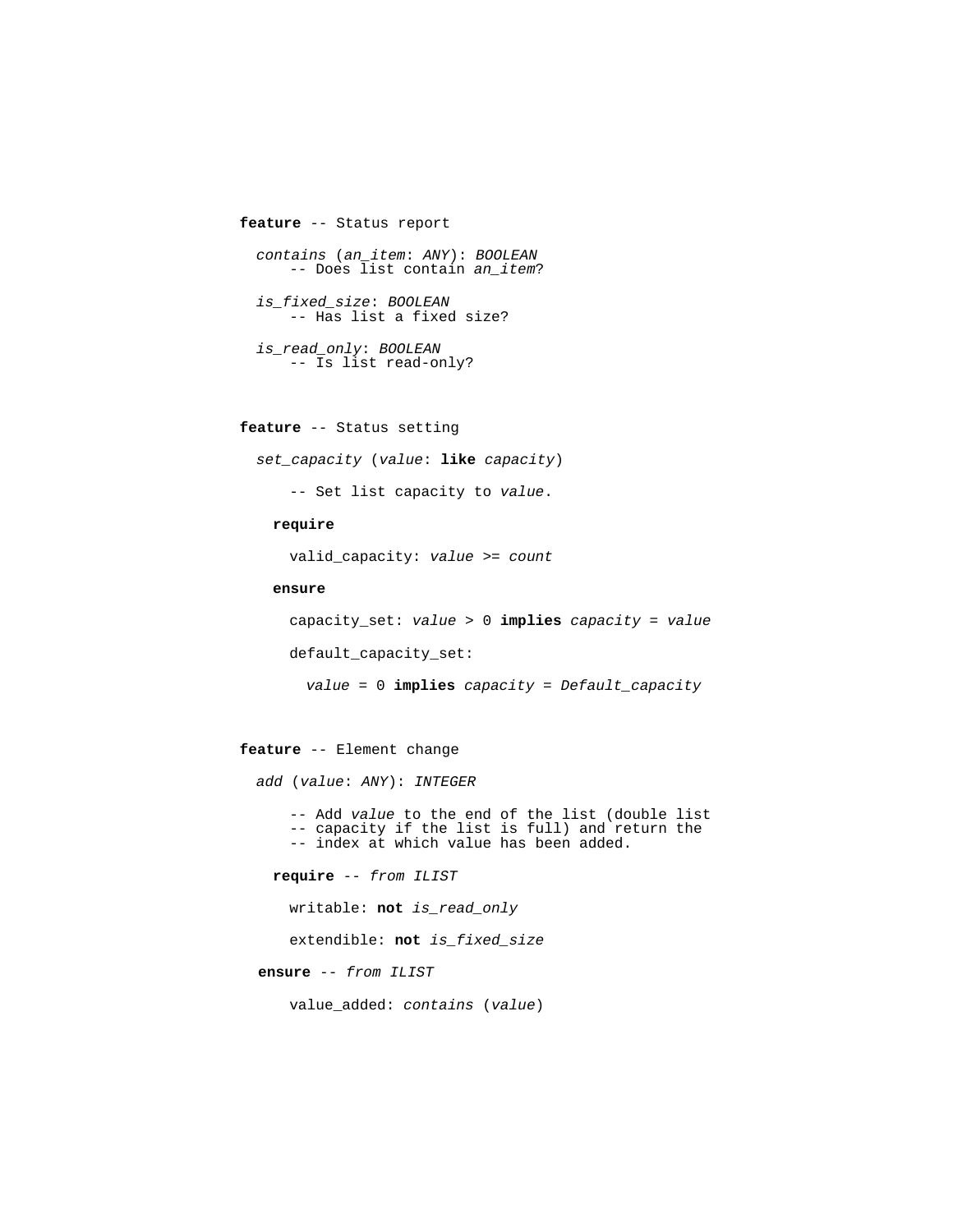```
updated_count: count = old count + 1
```
valid\_index\_returned: **Result** = count - 1

#### **ensure then**

capacity\_doubled: (**old** count = **old** capacity)

**implies** (capacity = 2 \* (**old** capacity))

## **invariant**

positive\_capacity: capacity >= 0 positive\_count: count >= 0 valid\_count: count <= capacity

**end** 

### **6.2 Metrics**

Fig. 1 shows measurements of properties of the contracted class ARRAY\_LIST, produced with by the Metrics Tool of EiffelStudio. The measurements apply to the full class, with all 57 features, not to the abbreviated form shown above. A feature is "immediate" if it is new in the class, as opposed to a feature inherited from a parent (and possibly redefined in the class).

| <b>Name</b><br>Scope type  |       | Scope name | Metric                        | Result |  |
|----------------------------|-------|------------|-------------------------------|--------|--|
| $\vee$ Result1             | Class | ARRAY LIST | Features: immediate           | 57     |  |
| $\vee$ Result <sub>2</sub> | Class | ARRAY LIST | Feature assertions: immediate | 143    |  |
| $\vee$ Result3             | Class | ARRAY LIST | Imm. post. clauses            | 67     |  |
| Result4                    | Class | ARRAY LIST | Imm pre, clauses              | 82     |  |
| Result5                    | Class | ARRAY LIST | Imm. invariant clauses        | 3      |  |
| Result6                    | Class | ARRAY LIST | Imm. attributes               | 5      |  |
| $\vee$ Result7             | Class | ARRAY LIST | Imm. commands                 | 23     |  |
| Result <sub>8</sub>        | Class | ARRAY LIST | Imm. functions                | 29     |  |
| Result9                    | Class | ARRAY LIST | Imm. post equipped            | 33     |  |
| $\vee$ Result10            | Class | ARRAY LIST | Imm, pre equipped             | 33     |  |
| $\vee$ Result11            | Class | ARRAY LIST | Imm. queries                  | 34     |  |
| Result12 Class             |       | ARRAY LIST | Imm. routines                 | 52     |  |

**Fig. 1.** Metrics about the contracted arrayed list class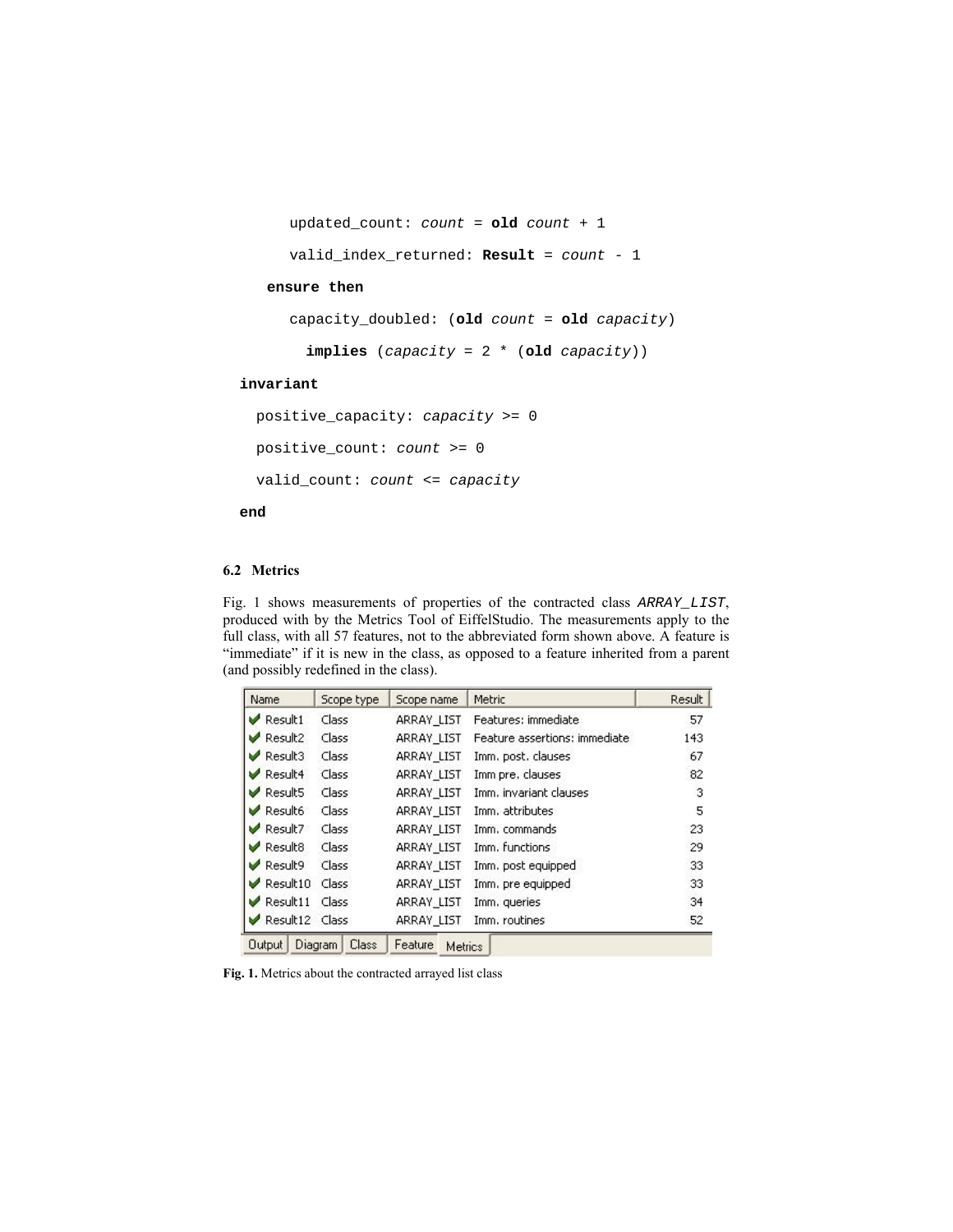The Eiffel metric tool's output uses the following terminology:

- − *Feature* is the general name for class members. Features include attributes ("*fields"*) and routines ("*methods"*). A routine is a computation (algorithm) applicable to instances of the class; an attribute is stored in memory. If a routine returns a result, it is called a *procedure*; otherwise, it is a *function*.
- − Eiffel also distinguishes between *commands* and *queries*: A command returns no result; a query returns a result. If a query is computed at run time, it is a function; if it is stored in memory, it is an attribute.

We note the following conclusions from these measurements:

- − *62% of the routines now have a contract* (a precondition or a postcondition, usually both): 33 out of 52.
- − The 33 routines with preconditions tend to have *more than one precondition clause: 2.5 on the average* (82 total).
- − The 33 routines with postconditions tend to have *more than one postcondition clause: 2 on average* (67 total).

## **7 Extending to Other Classes and Interfaces**

Equipped with our first results on ArrayList and its contracted Eiffel counterpart ARRAY\_LIST, we now perform similar transformations and measurements on a few other classes and interfaces, to probe how uniform the results appear to be across the .NET Collections library. Since the assumptions and techniques are the same, we won't repeat the details but go directly to results and interpretations.

## **7.1 Interfaces**

First, consider Eiffel deferred classes obtained by contracting the .NET interfaces from which ArrayList inherits:

− ILIST, ICOLLECTION, IENUMERABLE, from which ARRAY\_LIST inherits.

− IENUMERATOR, of which IENUMERABLE is a client.

Table 1 shows some resulting measurements.

|                                 | <i>ILIST</i> | <i>ICOLLECTION</i> | IENUMERABLE | <i>IENUMERATOR</i> |
|---------------------------------|--------------|--------------------|-------------|--------------------|
| Routines                        |              |                    |             | O                  |
| Routines with<br>preconditions  |              |                    |             |                    |
| Routines with<br>postconditions |              |                    |             |                    |
| Number of<br>preconditions      | 14           |                    |             |                    |

**Table 1.** "Contract rate" of some .NET collection interfaces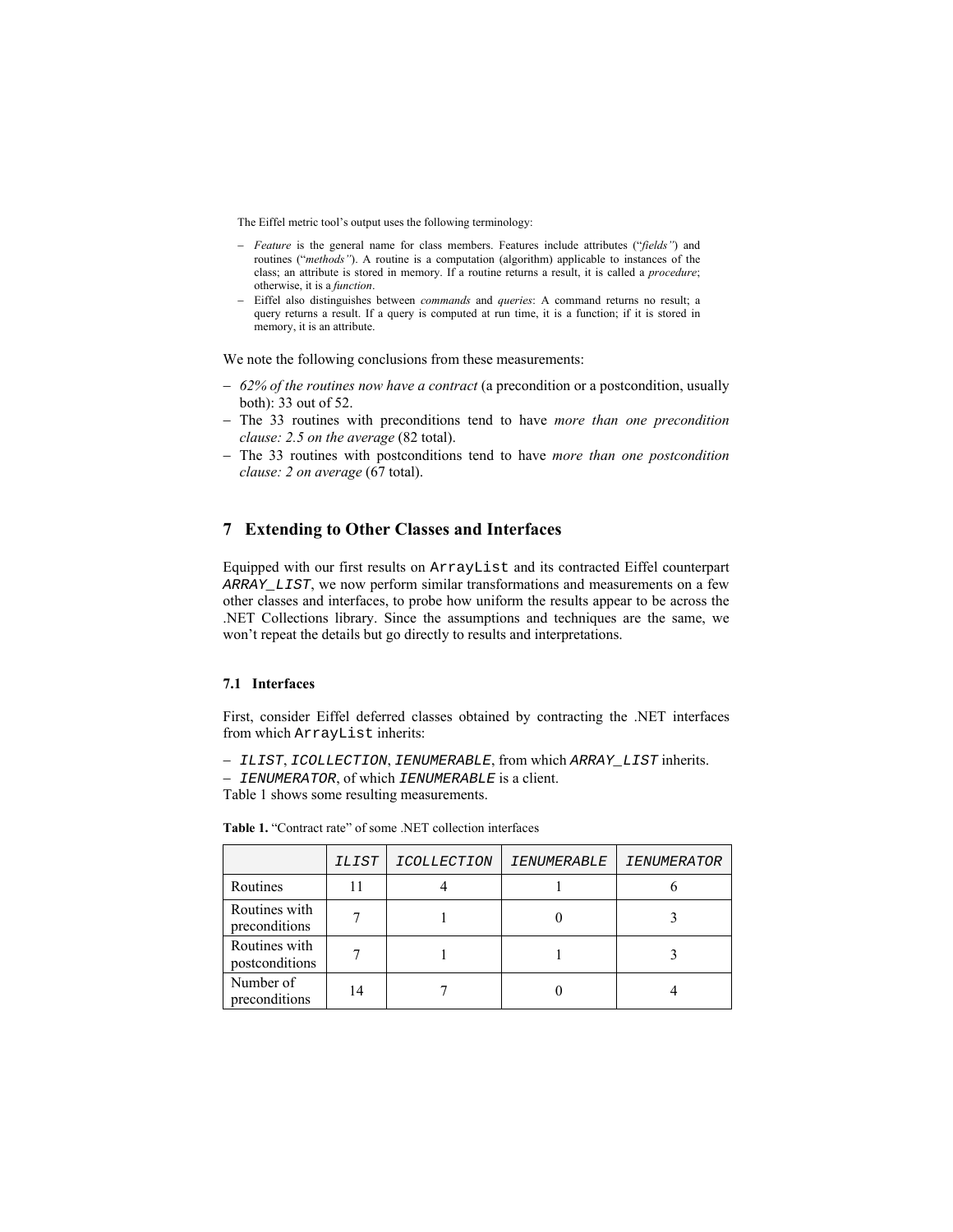| Number of<br>postconditions | 11   |        |         |        |
|-----------------------------|------|--------|---------|--------|
| Precondition<br>rate        | 64 % | $25\%$ | $0\%$   | 50 $%$ |
| Postcondition<br>rate       | 64%  | $25\%$ | $100\%$ | 50 $%$ |
| Class<br>invariants         |      |        |         |        |

The statistics highlight three trends:

- − Absence of class invariant in these .NET interfaces, as already noted.
- − Presence of routine contracts: both preconditions and postconditions. The figures about IENUMERABLE and ICOLLECTION involve too few routines to bring valuable information — only one for class IENUMERABLE and four for ICOLLECTION. The figures about ILIST and IENUMERATOR are more significant in that respect — class ILIST has eleven routines and IENUMERATOR has six. Both classes (ILIST and IENUMERATOR) have at least one half of their routines with contracts.
- − Presence of multiple routine contracts: most routines have several preconditions and postconditions.

The last two points are consistent with the properties observed for class ARRAY\_LIST.

## **7.2 Other Classes: Stack and Queue**

To test the generality of our first results on ArrayList, we consider two other classes of the Collections library. We choose Stack and Queue because they:

- − Are concrete collection classes.
- − Have no relation to ArrayList, except that all three implement the .NET interfaces ICollection and IEnumerable.
- − Have a direct counterpart in the EiffelBase library.

Three classes is still only a small sample of the library. Any absolute conclusion would require exhaustive analysis, and hence a larger effort than the present study since the analysis is manual. So we have to be careful with any generalization of the results. We may note, however, that none of the three choices has been influenced by any a priori information or guess about the classes' likelihood of including contracts.

The same approach was applied to these classes as to ArrayList and its parents. Fig. 2 shows some of the resulting measurements for classes Stack and Queue.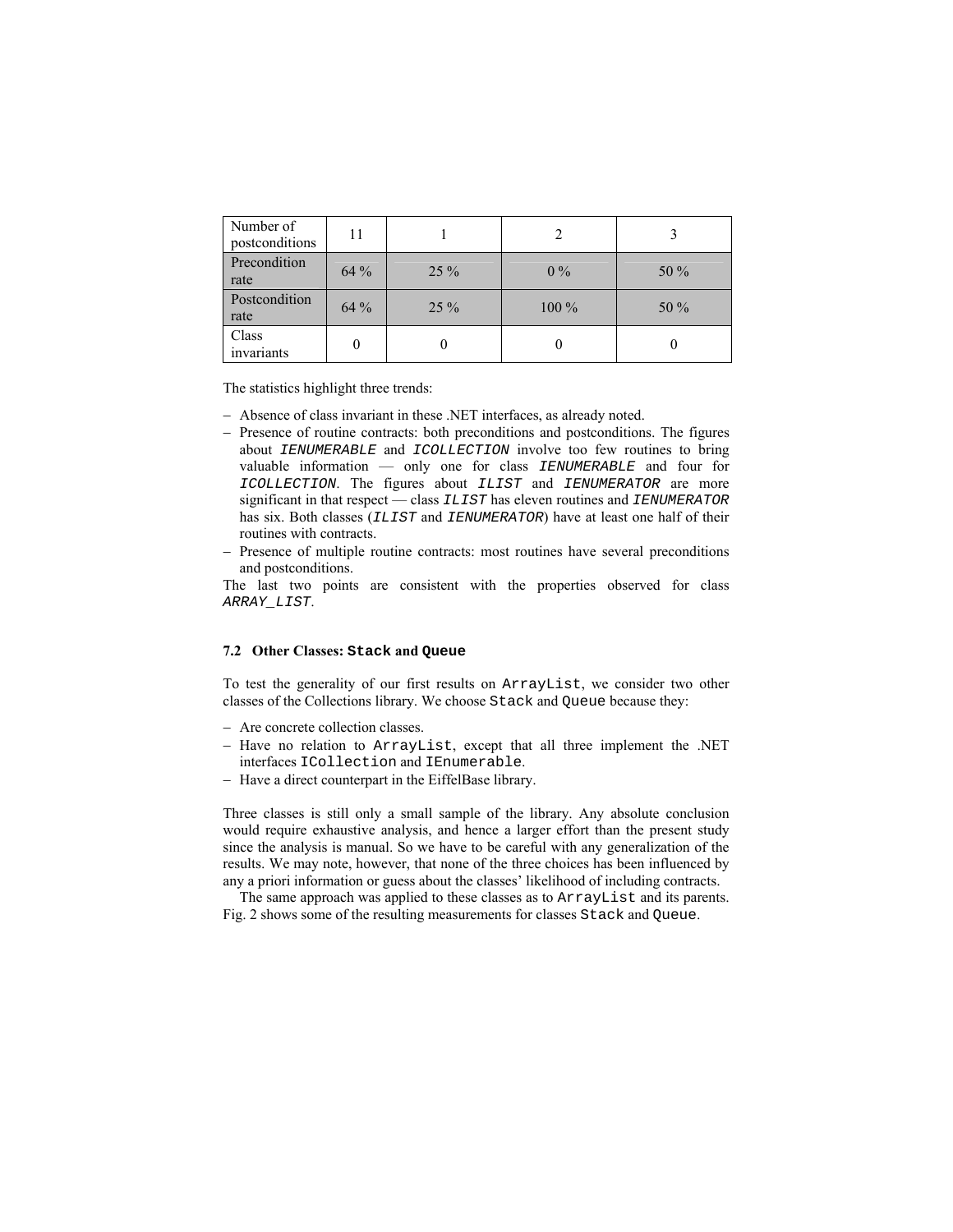| Name                | Scope type | Scope name   | Metric                        | Result         |
|---------------------|------------|--------------|-------------------------------|----------------|
| $\vee$ Result1      | Class      | STACK.       | Features: immediate           | 20             |
| Result <sub>2</sub> | Class      | <b>STACK</b> | Imm. attributes               | 3              |
| Result3             | Class      | <b>STACK</b> | Imm. commands                 | $\overline{7}$ |
| Result4             | Class      | <b>STACK</b> | Imm. functions                | 10             |
| Result5             | Class      | <b>STACK</b> | Imm. post equipped            | 10             |
| Result6             | Class      | <b>STACK</b> | Imm. pre equipped             | 5              |
| Result7             | Class      | <b>STACK</b> | Imm. queries                  | 13             |
| Result <sub>8</sub> | Class      | <b>STACK</b> | Imm. routines                 | 17             |
| Result9             | Class      | STACK.       | Feature assertions: immediate | 21             |
| Result10            | Class      | <b>STACK</b> | Imm. post. clauses            | 16             |
| Result11            | Class      | <b>STACK</b> | Imm pre. clauses              | 5              |
| Result12            | Class      | <b>STACK</b> | Imm. invariant clauses        | $\mathbf{1}$   |
| Result13            | Class      | <b>QUEUE</b> | Features: immediate           | 23             |
| Result14            | Class      | <b>OUEUE</b> | Imm. attributes               | 4              |
| Result15<br>v       | Class      | OUEUE        | Imm. commands                 | 7              |
| Result16<br>V       | Class      | <b>OUEUE</b> | Imm. functions                | 12             |
| Result17            | Class      | QUEUE        | Imm. post equipped.           | 11             |
| Result18            | Class      | QUEUE        | Imm. pre equipped             | 8              |
| Result19<br>ν       | Class      | <b>OUEUE</b> | Imm. queries                  | 16             |
| Result20<br>v       | Class      | <b>OUEUE</b> | Imm. routines                 | 19             |
| Result21            | Class      | QUEUE        | Feature assertions: all       | 58             |
| Result22            | Class      | QUEUE        | Imm. post. clauses            | 23             |
| Result23            | Class      | QUEUE        | Imm pre. clauses              | 9              |
| Result24            | Class      | QUEUE        | Imm, invariant clauses        | 2              |

**Fig. 2.** Metrics about the contracted stack and queue classes

The figures confirm the trends previously identified:

- − Preconditions and postconditions are present. Class STACK has a 29% precondition rate (17 routines, of which 5 have preconditions) and a 59% postcondition rate (10 postcondition-equipped out of 17); class QUEUE has 42% and 58%.
- − Preconditions and postconditions usually include several assertions. For example, STACK has 16 postcondition assertions for 10 contract-equipped routines.
- − Concrete classes have class invariants. For example, all three classes ArrayList, Stack, and Queue have an invariant clause

positive\_count: count >= 0

involving one attribute: count.

This case-by-case analysis of 3 concrete classes and 4 interfaces of the .NET Collections library (out of 13 concrete classes and 8 interfaces) supports the second answer of the "Closet Contract Conjecture" ─ that contracts are inherent. We will now explore the benefits and limitations of such an a posteriori addition of contracts.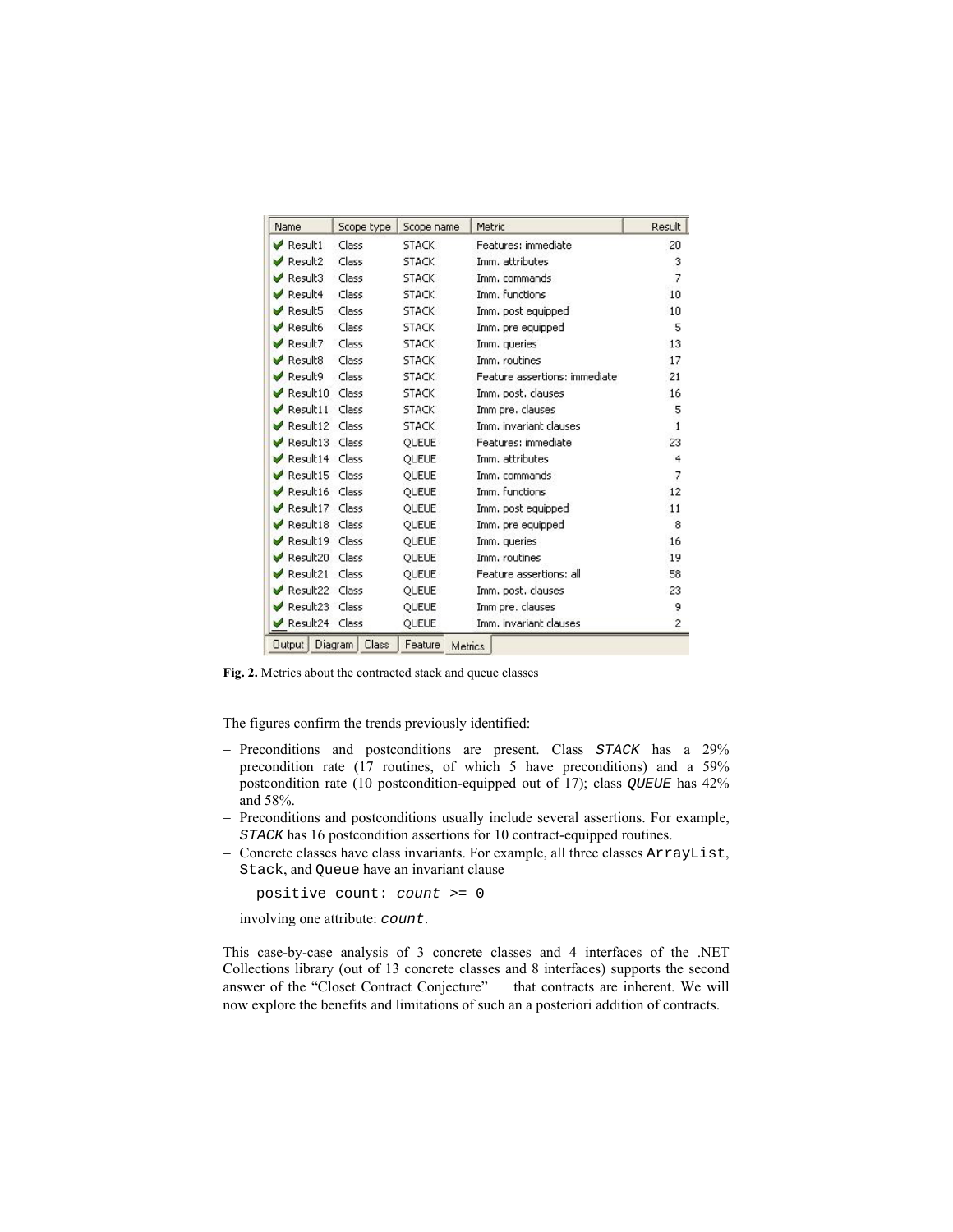# **8 Effect on Library Users**

To appreciate the value of the results of the preceding analysis, we should assess their effect on the only constituency that matters in the end: library users — application developers who take advantage of library classes to build their own systems. This issue is at the core of the Closet Contract Conjecture, since it determines whether we are doing any good at all by uncovering implicit contracts in contract-less libraries. By producing new versions of the library that make the contracts explicit, are we actually helping the users?

To answer this question, we may examine the effect of the different styles on the library user (in terms of ease of learning and ease of use) and on the likely quality of the applications they develop. We take arrayed lists as an example and consider three variants:

- − The original, non-contracted class ArrayList from the .NET Collections library.
- − The contracted version ARRAY\_LIST discussed above.
- − Finally, the corresponding class in the EiffelBase library, called ARRAYED\_LIST, which was built with Design by Contract right from the start, rather than contracted a posteriori, and uses some other design ideas as well.

#### **8.1 Dealing with Abnormal Cases in a Contract-less Style**

The chapter in the .NET documentation devoted to class ArrayList provides a typical example of dealing with arrayed lists in that framework:

```
using System; 
using System.Collections; 
public class SamplesArrayList { 
 public static void Main() { 
    // Creates and initializes a new ArrayList. 
    ArrayList myAL = new ArrayList(); 
   myAL.Add("Hello"); 
   myAL.Add("World"); 
   myAL.Add('!!");
    // Displays the properties and values of the 
    // ArrayList. 
    Console.WriteLine("myAL");
```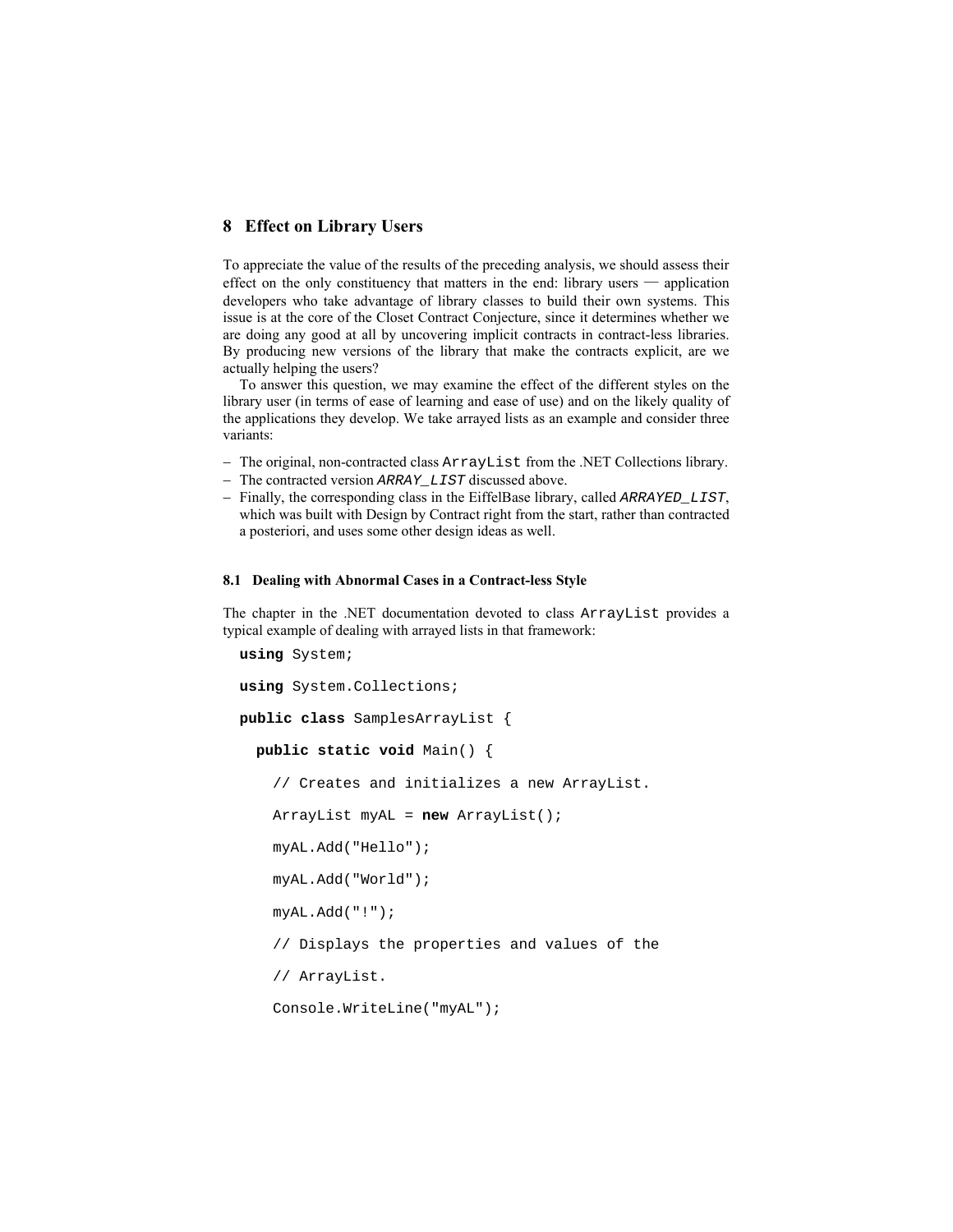```
Console.WriteLine("\tCount: {0}",myAL.Count); 
   Console.WriteLine("\tCapacity: {0}",myAL.Capacity); 
   Console.Write ("\tValues:"); 
   PrintValues (myAL); 
 } 
 public static void PrintValues (IEnumerable myList) { 
   System.Collections.IEnumerator myEnumerator = 
     myList.GetEnumerator(); 
   while (myEnumerator.MoveNext()) 
     Console.Write("\t{0}", myEnumerator.Current); 
   Console.WriteLine(); 
 } 
}
```
Running this C# program produces the following output:

myAL

```
Count: 3 
Capacity: 16 
Values: Hello World !
```
One striking point of this example is the absence of any exception handling — not even one **if** instruction in the class text — although our analysis of class ArrayList (see section 5) has revealed a non-trivial number of implicit contracts.

For example, we have seen that the .NET method Add can only work properly if the targeted arrayed list is writable and extendible. But there is no such check in the class text above. This is likely to be on purpose since the property always holds at this point of the method execution: the .NET constructor ensures that the created list is not read-only and does not have a fixed size (see the contracted version of class ArrayList introduced in section 6), which allows calling the method Add on it.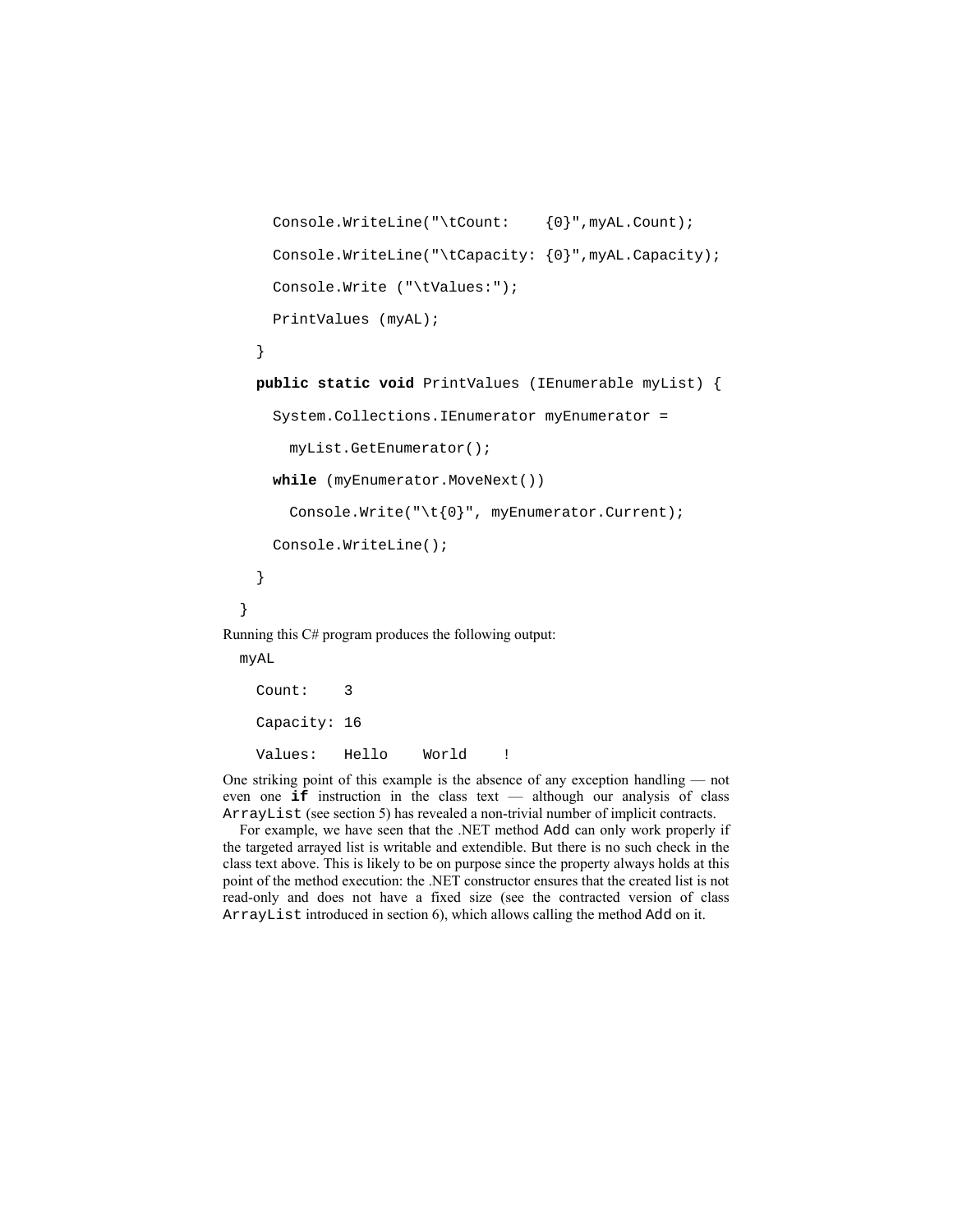```
ArrayList myAL = new ArrayList(); 
/* Implicit check: 
    (!myAL.IsFixedSize) && (!myAL.IsReadOnly) 
*/ 
myAL.Add ("Hello"); 
myAL.Add ("World"); 
myAL.Add ("!");
```
If harmless in this simple example, such code may become dangerous if part of a reusable component. As a matter of fact, a novice programmer may overlook such a subtlety and reuse this code to create and add elements to a fixed-size arrayed list, which would cause the program execution to terminate on an unhandled exception of type NotSupportedException.

This becomes even clearer if we encapsulate the calls to Add in a separate method FillArrayList that would look like the following:

```
public void FillArrayList( ArrayList AL ){ 
   AL.Add ("Hello"); 
   AL.Add ("World"); 
   AL.Add ("!"); 
  } 
and use FillArrayList in the Main routine: 
  public static void Main() { 
   ArrayList myAL = new ArrayList(); 
    /* Implicit check: 
        (!myAL.IsFixedSize) && (!myAL.IsReadOnly) 
    */ 
   FillArrayList (myAL); 
  }
```
The previous program would work; the following one would not: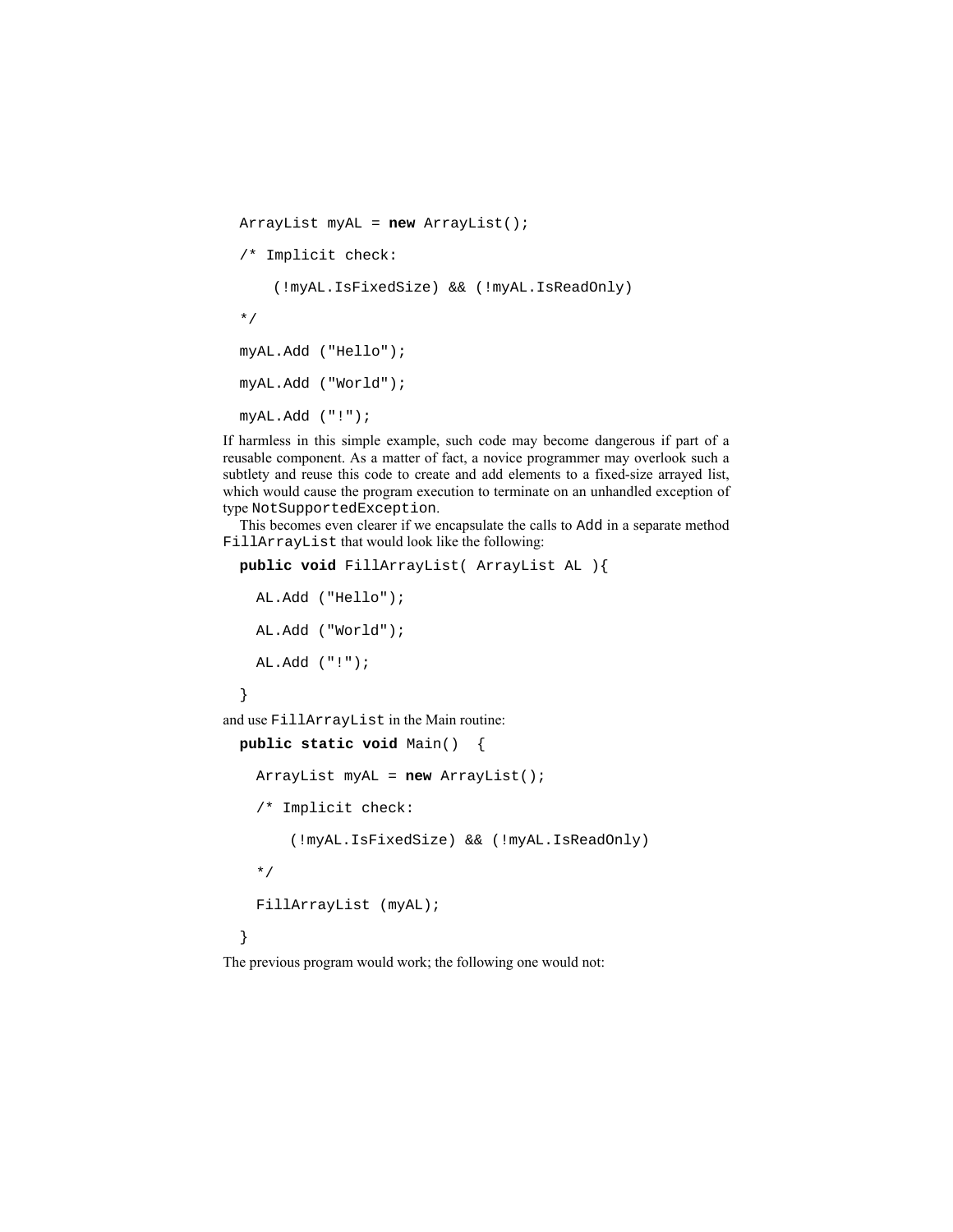```
public static void Main() { 
 ArrayList myAL = new ArrayList(); 
 ArrayList.FixedSize (myAL); 
  // The following call would throw an exception 
  // because myAL is now a fixed-size arrayed list, 
  // to which no element can be added. 
 FillArrayList (myAL); 
}
```
Having Design by Contract support would be the right solution here (as discussed in the next sections). But because the .NET Common Language Runtime does not have native knowledge of contracts, .NET users have to rely on other techniques:

− Using a *"defensive" style of programming*: checking explicitly for the routine requirements even if it can be inferred directly from the previous method statements (relying on the motto: "better check too much than too less"), hence adding redundant checking:

```
ArrayList myAL = new ArrayList(); 
 if ((!myAL.IsFixedSize) && (!myAL.IsReadOnly)) 
   FillArrayList (myAL); 
with: 
 public void FillArrayList (ArrayList AL){ 
   if ((!myAL.IsFixedSize) && (!myAL.IsReadOnly)){ 
     AL.Add ("Hello"); 
     AL.Add ("World"); 
     AL.Add ("!");
```
}

}

This style, however, leads to needless complexity by producing duplicate errorchecking code. The Design by Contract method goes in the opposite direction by avoiding redundancy and needless (*Non-Redundancy principle*, [20] p 343).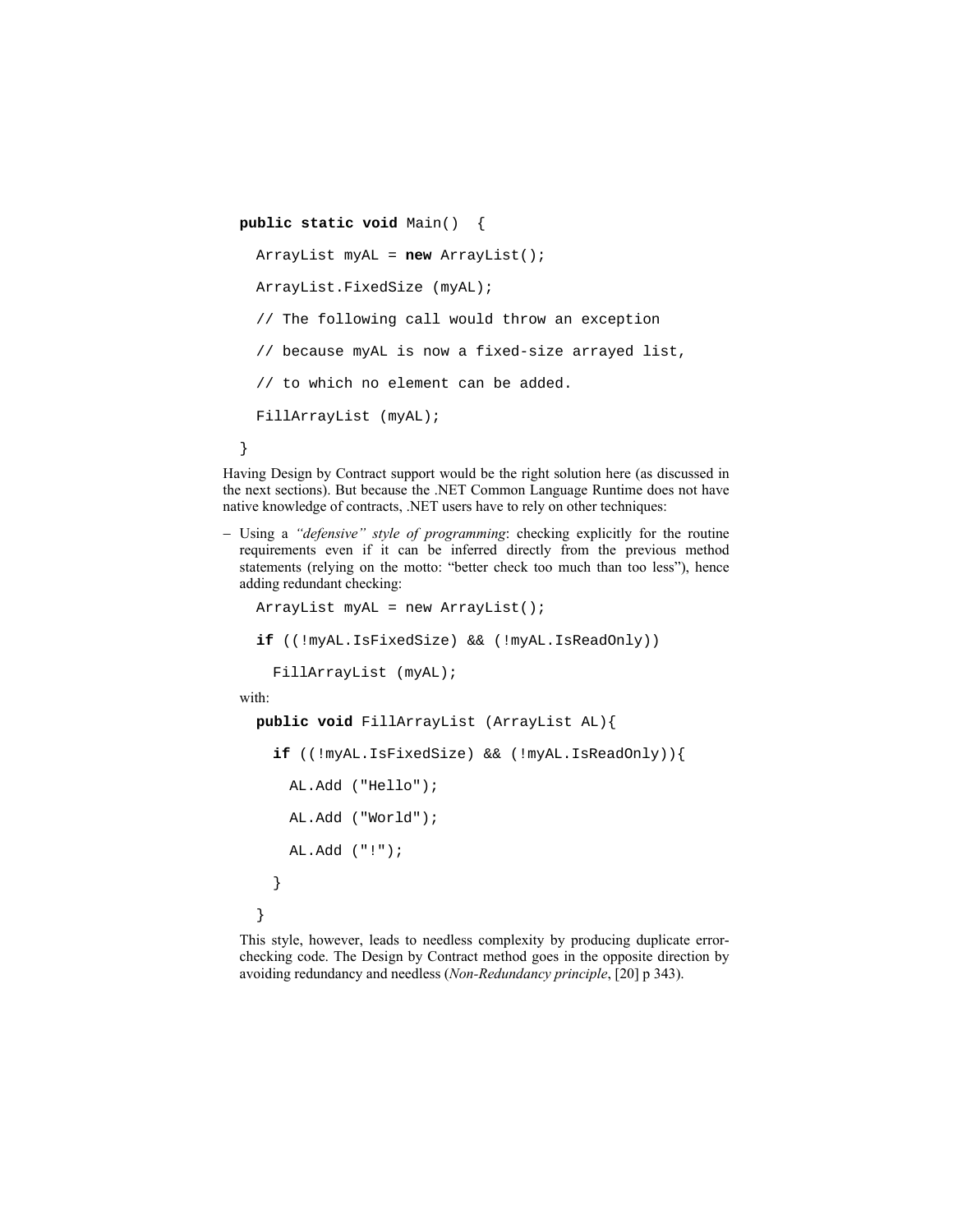− Relying on the *exception handling* mechanism of the .NET Common Language Runtime (typically, by using **try**…**catch**...**finally**… clauses):

```
public static void Main() { 
    try { 
      // Creates and initializes a new ArrayList. 
      ArrayList myAL = new ArrayList(); 
      FillArrayList (myAL); 
      // Prints list values. 
    } 
    catch (NotSupportedException e) { 
      Console.WriteLine (e.Message); 
    } 
  } 
with: 
 public void FillArrayList (ArrayList AL) 
  throws NotSupportedException { 
   AL.Add ("Hello"); 
   AL.Add ("World"); 
   AL.Add ("!"); 
  }
```
− Adding *comments* in the code to make implicit checks explicit and avoid misleading the library users:

```
public static void Main() { 
  ArrayList myAL = new ArrayList(); 
  /* Implicit check: 
      (!myAL.IsFixedSize) && (!myAL.IsReadOnly) 
  */
```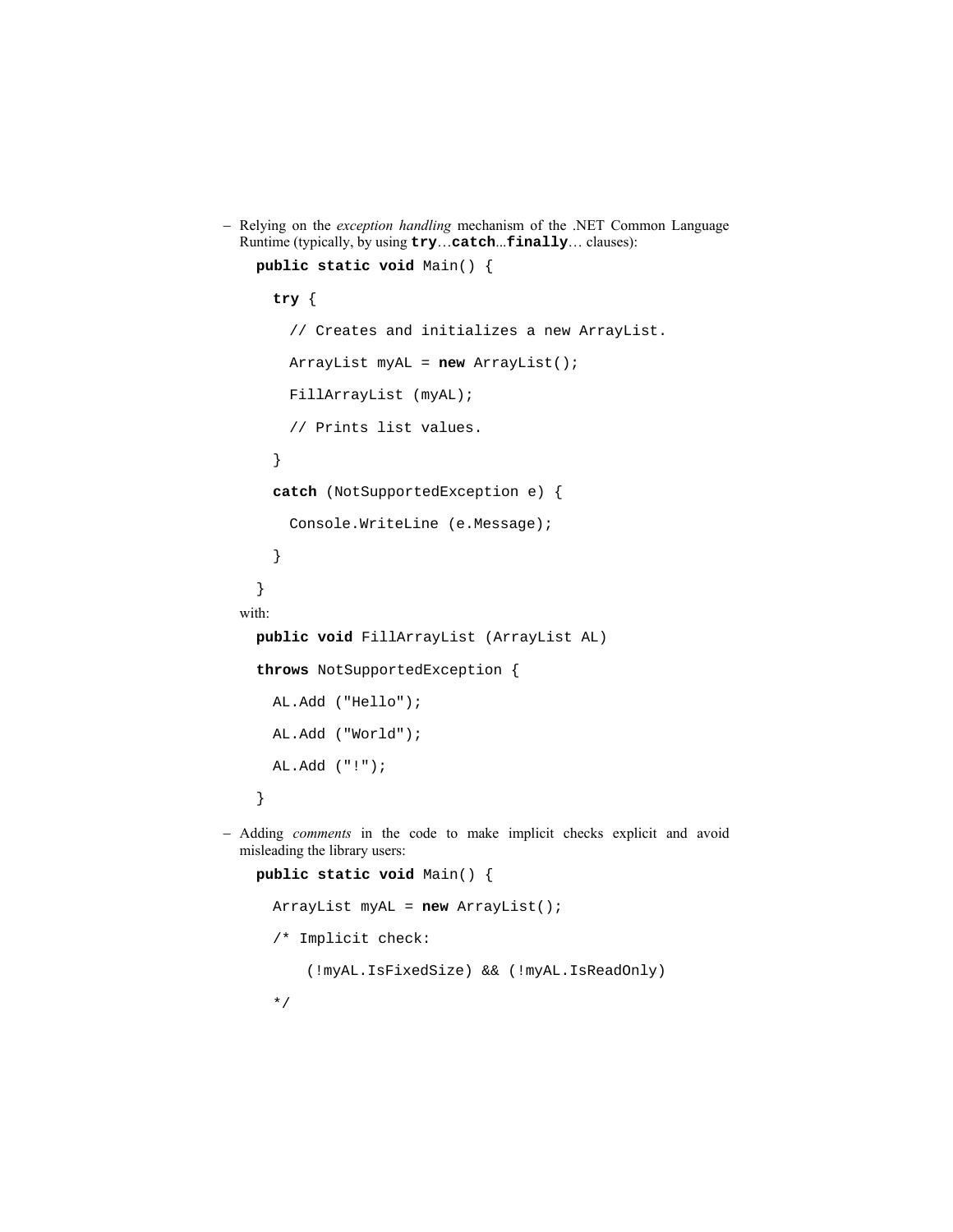```
FillArrayList (myAL); 
  } 
with: 
  /* This method can only be called if AL does not 
    * have a fixed size and is not read-only. 
    */ 
 public void FillArrayList (ArrayList AL) { 
   AL.Add ("Hello"); 
   AL.Add ("World"); 
   AL.Add ("!"); 
  }
```
Such an approach is efficient in the sense that there is no redundant check, thus no performance penalty, which gets closer to the ideas of Design by Contract, but it is not enforced at run time since it just relies on comments. This suggests the next approach, a posteriori contracting of classes.

## **8.2 Dealing with Abnormal Cases in a Contract-rich Style**

A posteriori addition of contracts to a .NET component is likely to simplify the task of clients: rather than testing for a routine's successful completion, they can just rely on the contracts, yielding to a lighter programming style (no redundant checking):

## **indexing**

```
description: "[ 
                 Typical use of contracted class 
                 ARRAY_LIST
 ]" 
class ARRAY_LIST_SAMPLE 
create 
 make 
feature -- Initialization
```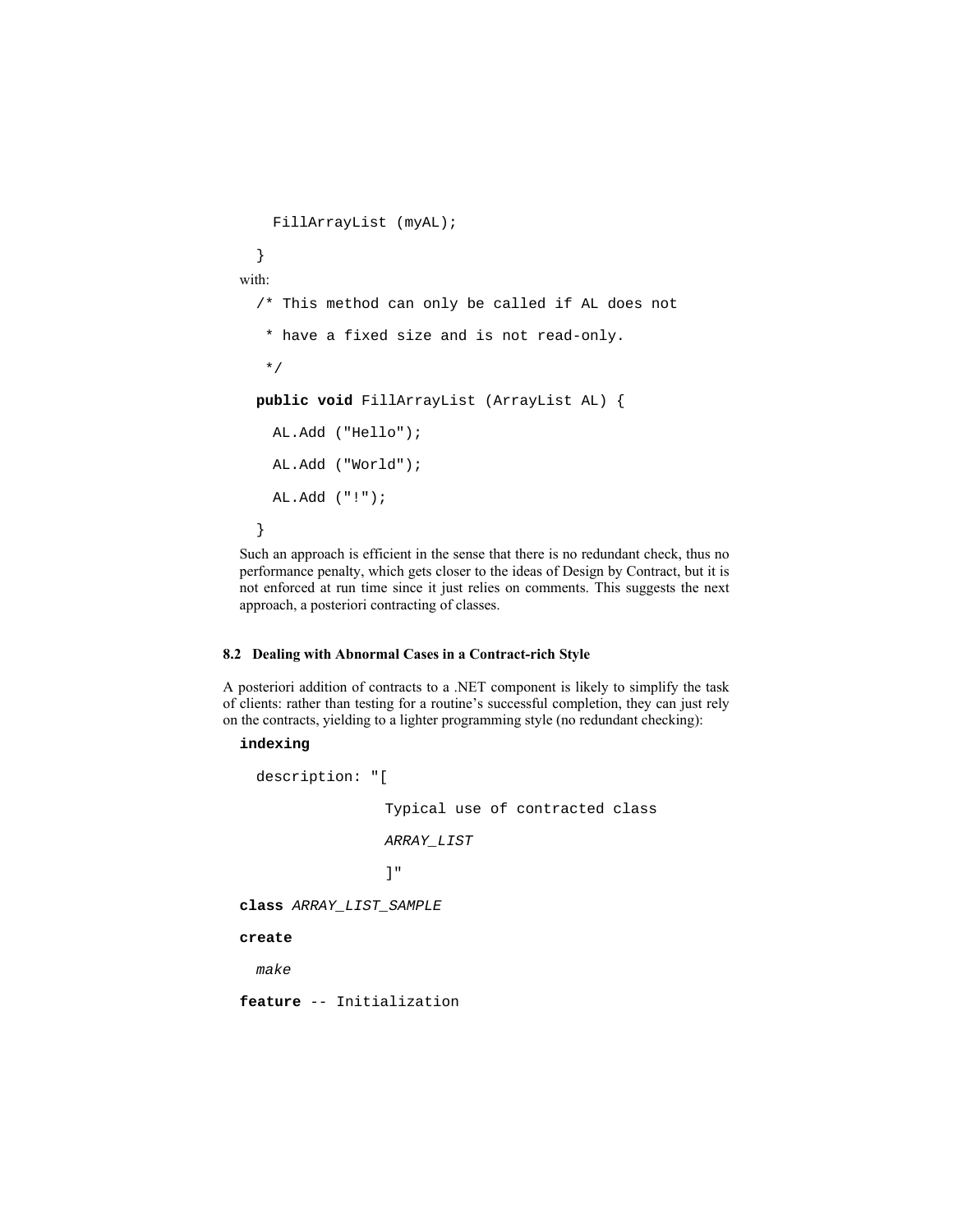make **is**

-- Create an arrayed list, fill it with -- Hello World!, and print its content.

## **local**

my\_list: ARRAY\_LIST

**do** 

```
create my_list.make
fill_array_list (my_list)
```
print\_values (my\_list)

**end** 

```
feature -- Element change
```

```
fill_array_list (an_array_list: ARRAY_LIST) is
```
-- Fill an\_array\_list with Hello World!.

## **require**

an\_array\_list\_not\_void: an\_array\_list /= **Void** is\_extendible: **not** an\_array\_list.is\_fixed\_size is\_writable: **not** an\_array\_list.is\_read\_only

## **local**

index: INTEGER

#### **do**

```
index := an_array_list.add ("Hello ") 
index := an_array_list.add ("World") 
index := an_array_list.add ("!")
```
## **ensure**

array\_list\_filled: an\_array\_list.count = 3

#### **end**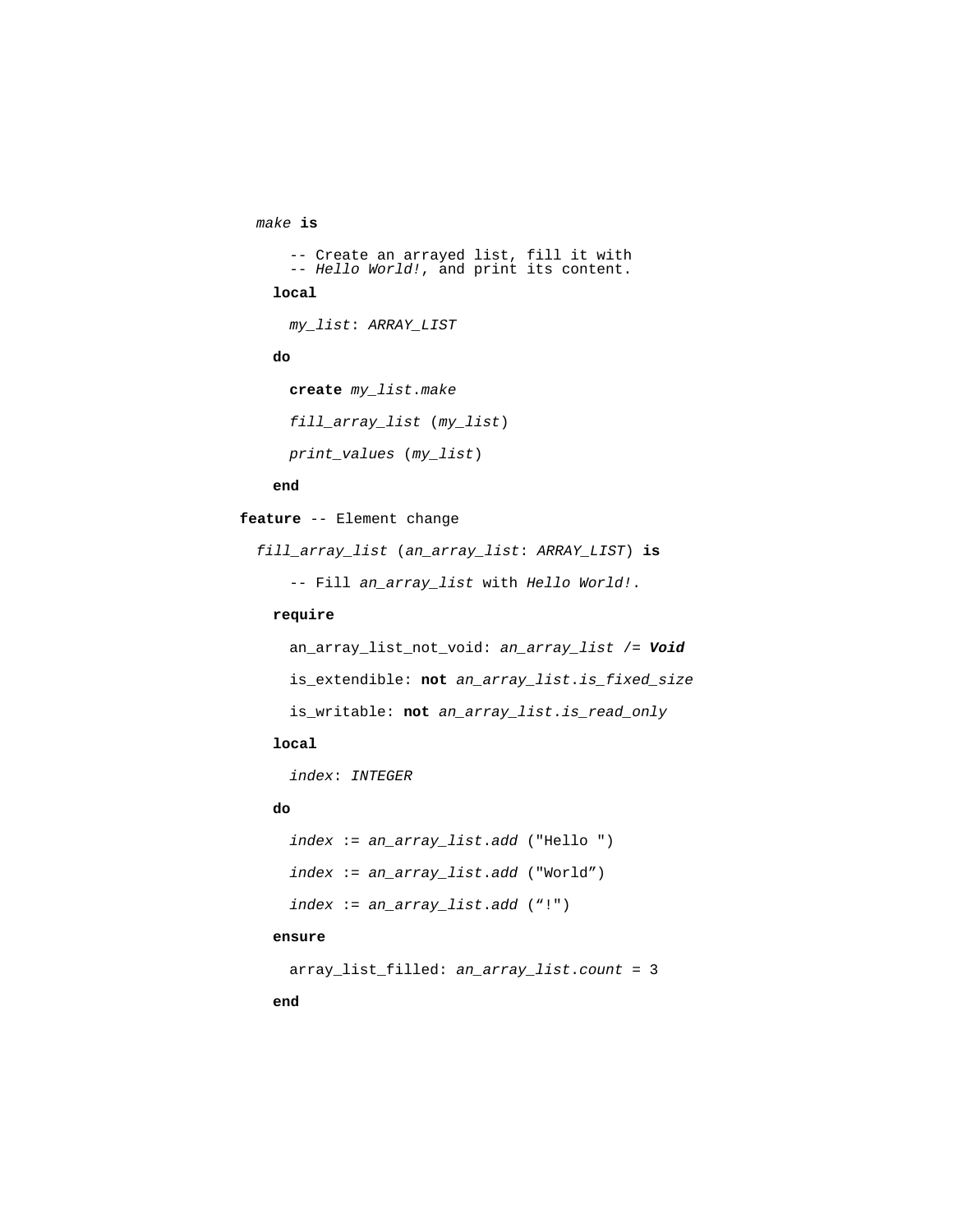# **feature** -- Output

print\_values (an\_array\_list: ARRAY\_LIST) **is**

-- Print content of an\_array\_list.

#### **require**

an\_array\_list\_not\_void: an\_array\_list /= **Void**

### **local**

my\_enumerator: IENUMERATOR

## **do**

## **from**

my\_enumerator := an\_array\_list.enumerator

#### **until**

**not** my\_enumerator.move\_next

## **loop**

print (my\_enumerator.current\_element)

**end** 

### **end**

#### **end**

Since we know from the postconditions is\_extendible and is\_writable of creation procedure make of ARRAY\_LIST that the preconditions of fill\_array\_list will be satisfied at this point of the routine execution, we do not need to add tests before calling the procedure.

For readability or to facilitate debugging — when executing the software with assertion monitoring on — we might want to use an additional **check** instruction: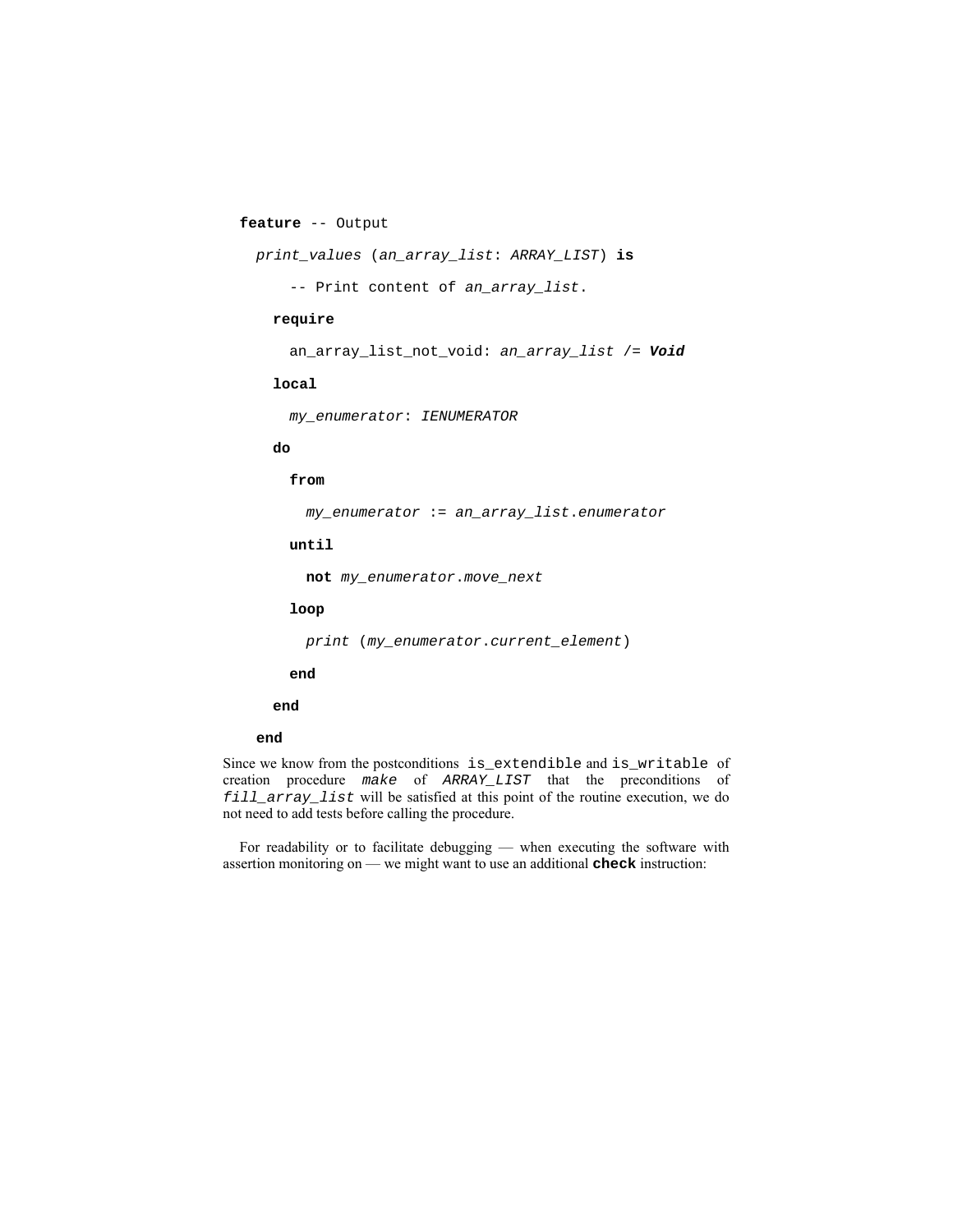**create** my\_list.make

#### **check**

```
non_void: my_list /= Void
```
is\_extendible: **not** my\_list.is\_fixed\_size

is\_writable: **not** my\_list.is\_read\_only

#### **end**

```
fill_array_list (my_list)
```

```
print values (my list)
```
although this is not required.

If the creation routine make of class ARRAY\_LIST had no such postconditions as is\_extendible and is\_writable, an explicit **if** control would have been needed in the client class ARRAY\_LIST\_SAMPLE to guarantee that the requirements of feature fill\_array\_list actually hold:

```
create my_list.make
if not my_list.is_fixed_size 
 and not my_list.is_read_only then
   fill_array_list (my_list)
```
## **end**

But this is different from the "defensive" programming style used in a contract-less environment, since the test only affects the client side, not both client and supplier; the latter simply has preconditions.

We call such a use of routine preconditions the *a priori scheme*: the client must act beforehand — before calling the routine — and ensure that the contracts are satisfied (either by testing them directly with an **if** control, or by relying on the postconditions of a previously called routine or on the class invariants). With this approach, any remaining run-time failure signals a design error.

Such a design may not always be applicable in practice for either of three reasons:

- − *Performance*: Testing for a precondition before a routine call may be similar to the task of the routine itself, resulting in an unacceptable performance penalty.
- − *Lack of expressiveness of the assertion languages*: The notation for assertions might not be powerful enough.
- − *Dependency on external events*: It is impossible to test for requirements if a routine involves interaction with the outside world, for example with a human user: there is no other choice than attempting to execute it, hence no way to predict abnormal cases.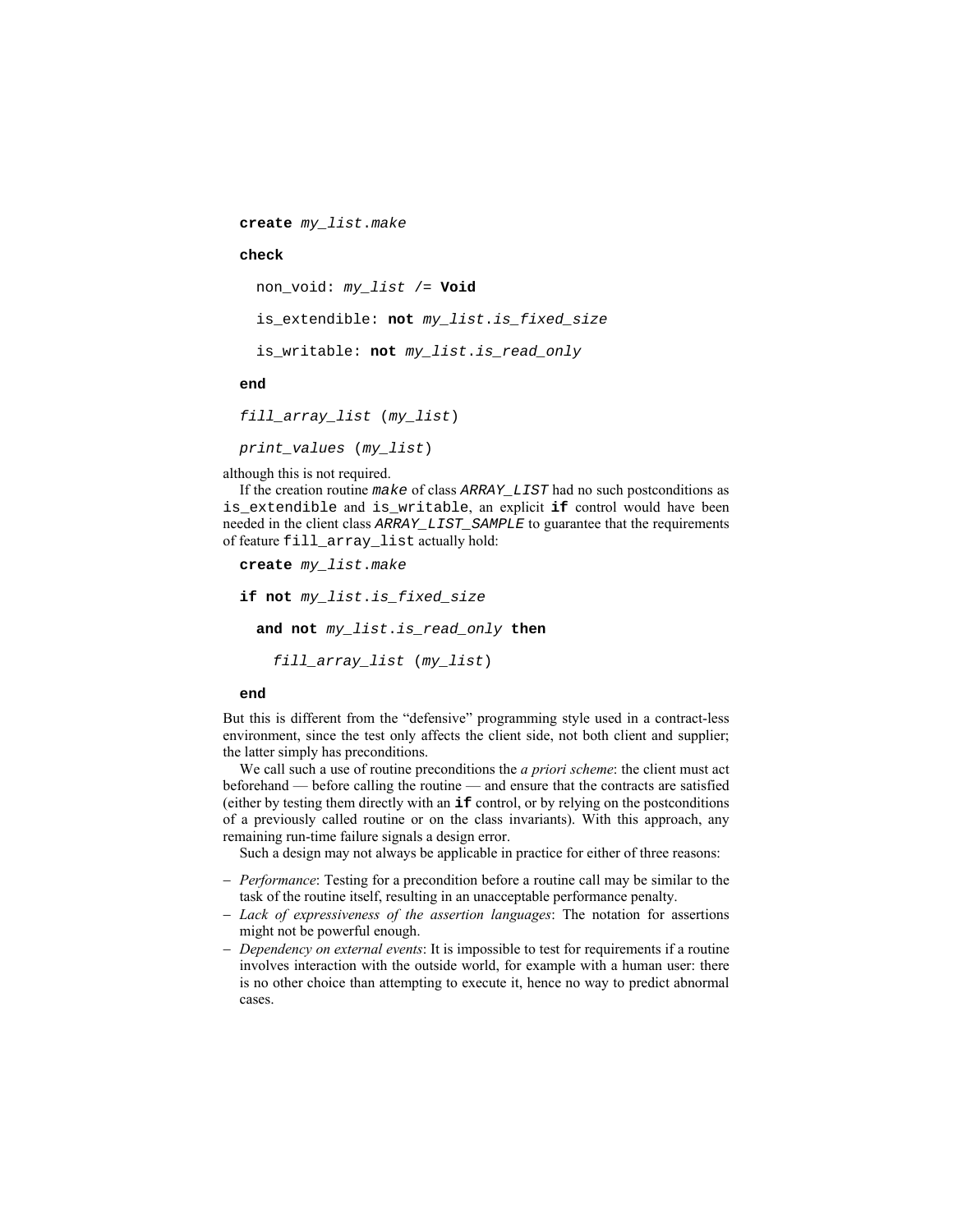To address these limitations of the a priori scheme, it is possible to apply an *a posteriori scheme* — try the operation first and find out how it went — if a failed attempt has no irrecoverable consequences.

Performance overhead — the first case above — is not a problem when the test being repeated is checking that a number is positive or a reference is not void. But the inefficiency might be more significant. An example from numerical computation [23] is a matrix equation solver: an equation of the form  $AX = B$ , where A is a matrix, and X (the unknown) and B are vectors, has a unique solution of the form  $X = A \cdot 1$  B only if matrix A is not singular. (A matrix is singular if one of the rows is a linear combination of others.) Applying the a priori scheme would lead the client to write code looking like the following:

**if** a.is\_singular **then**

```
-- Report error.
```
**else** 

 $x := a.inverse$  (b)

## **end**

using a function inverse with precondition non\_singular\_matrix:

```
inverse (b: VECTOR): VECTOR
```
 $--$  Solve equation of the form  $ax = b$ .

#### **require**

non\_singular\_matrix: **not** is\_singular

This code does the job but is inefficient since determining whether a matrix is singular is essentially the same operation as solving the associated linear equation. Hence the idea of applying the a posteriori scheme; the client code would be of the form:

```
a.invert (b)
```
**if** a.inverted **then**

 $x := a.inverse$ 

**else** 

-- Process erroneous case.

**end**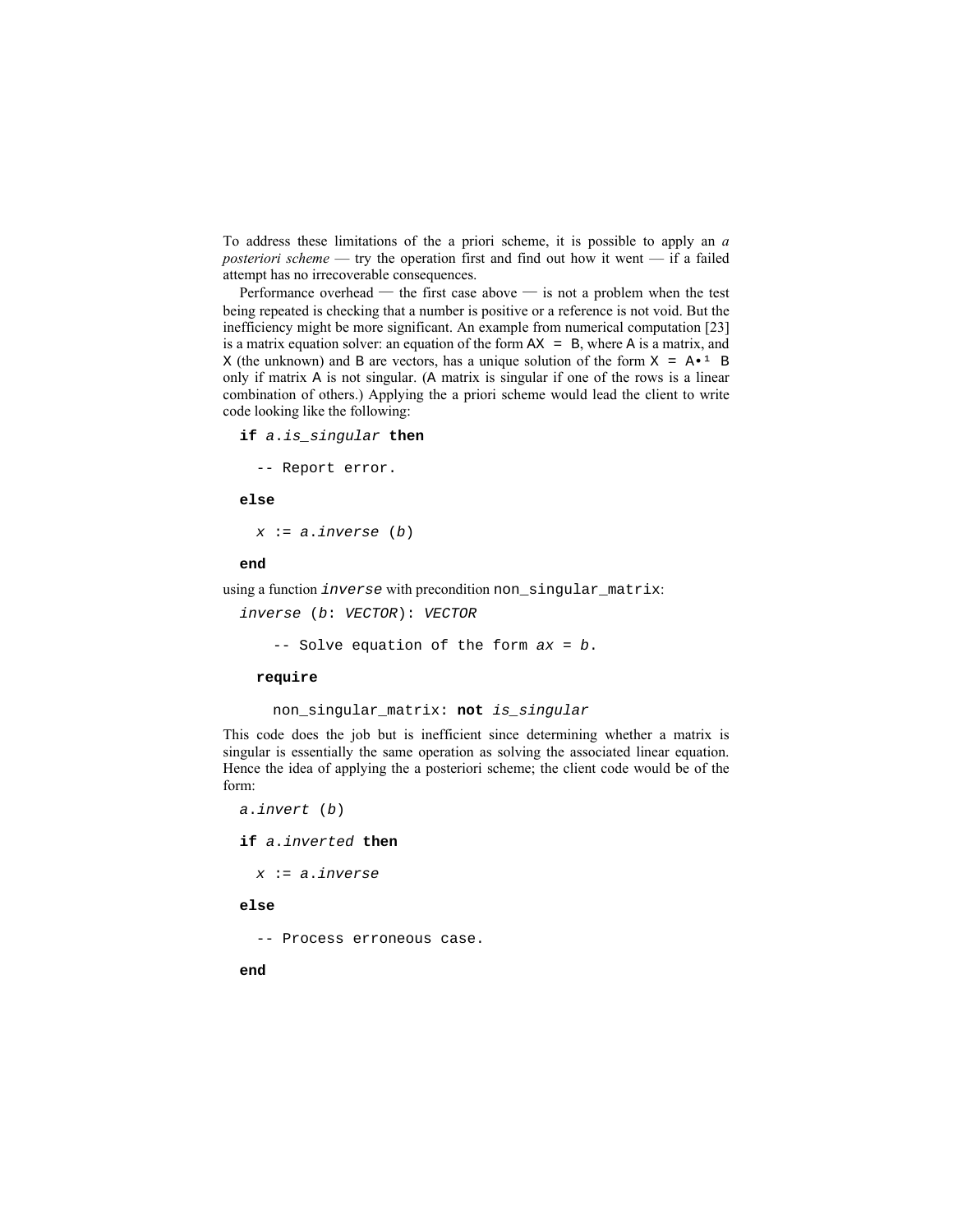Procedure *invert* replaces the previous function *inverse*. A call to this procedure (for which a more accurate name might be  $attempt$  to invert) sets a boolean attribute inverted to **True** or **False** to indicate whether inverting the matrix was possible, and if it was, makes the result available through attribute inverse. (A class invariant may state that  $inverted = (inverse / = Void)$ .)

This technique, which splits any function that may produce errors into a procedure that attempts to perform an operation and two attributes, one reporting whether the operation was successful and the other giving access to the result of the operation if any, is compliant with the *Command-Query Separation principle* ([23], p 751).

This example highlights one basic engineering principle for dealing with abnormal cases: whenever available, a method for preventing failures to occur is usually preferable to methods for recovering from failures.

The techniques seen so far do not, however, provide a solution in three cases:

- − When abnormal events such as a numerical failure or memory exhaustion can cause the hardware or the operating system to interrupt the program execution abruptly (which is intolerable for systems with continuous availability requirements).
- When abnormal situations, although not detectable through preconditions, must be diagnosed at the earliest possible time to avoid disastrous consequences — such as destroying the integrity of a database or even endangering human lives, as in an airplane control system. (One must keep in mind that such situations can appear in a contract-rich environment as well, since the support for assertions may not be rich enough to express complex properties.)
- When there is a requirement for *software fault tolerance*, protecting against the most dramatic consequences of any remaining errors in the software.

## **8.3 "A Posteriori Contracting" vs. "Contracting from the Start"**

We have seen that clients of a .NET library are likely to benefit from an a posteriori addition of contracts: instead of having to test whether a routine successfully went to completion (with the risk of forgetting to check and getting an exception at run time), they could just rely on the contracts.

What about contracting "from the start" now? Is the EiffelBase class ARRAYED\_LIST more convenient to use than the contracted class ARRAY\_LIST?

To help answer this question, let's consider a variant of the previous class ARRAY\_LIST\_SAMPLE, representing a typical client use of arrayed lists, this time using the EiffelBase ARRAYED\_LIST: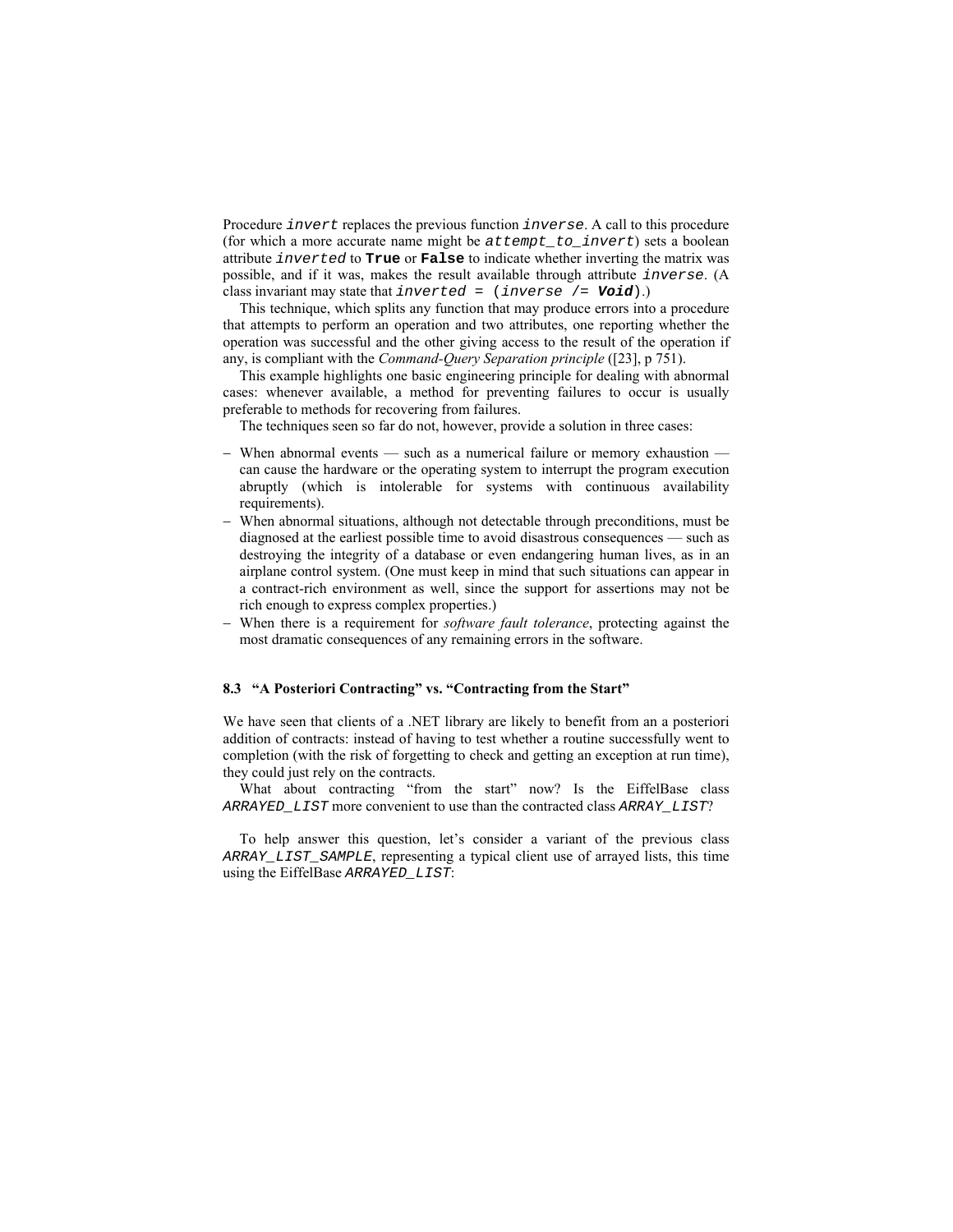# **indexing**

description: "Typical use of EiffelBase ARRAYED\_LIST"

**class** ARRAYED\_LIST\_SAMPLE

### **create**

make

```
feature -- Initialization
```
make **is**

-- Create a list with two elements and print the -- list contents.

## **local**

my\_list: ARRAYED\_LIST [STRING]

**do** 

**create** my\_list.make my\_list.extend ("Hello ")

my\_list.extend ("World")

my\_list.extend ("!")

## **from**

my\_list.start

## **until**

my\_list.after

## **loop**

io.put\_string (my\_list.item)

```
my_list.forth
```
**end** 

**end** 

**end**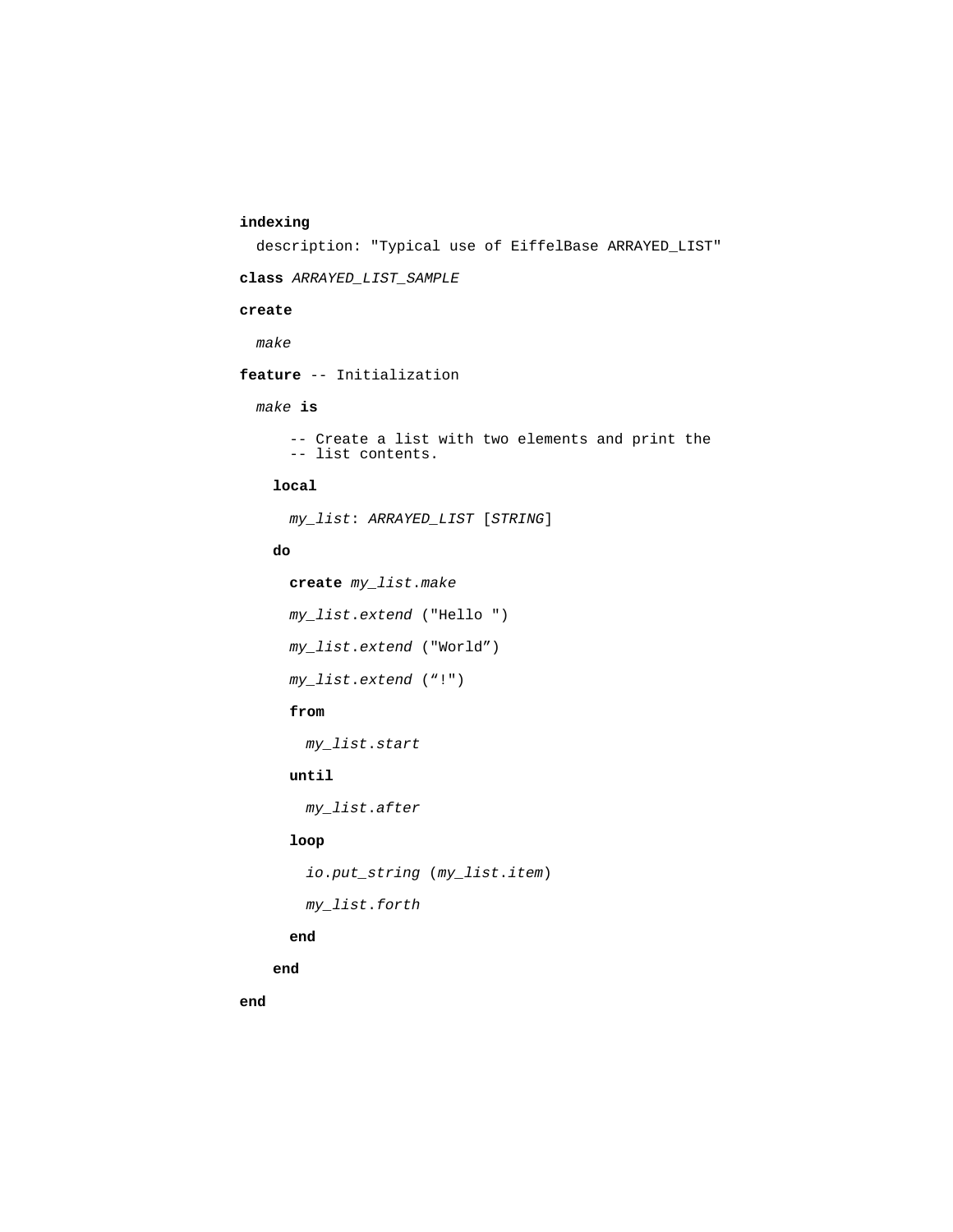This example highlights three characteristics of the EiffelBase ARRAYED\_LIST:

- − A clear separation between commands and queries: the routine extend returns no result (on the contrary to the .NET feature Add, which returns an integer, yielding a useless local variable index in the ARRAY\_LIST code example).
- − The usefulness of *genericity*: we know that my\_list.item is of type STRING, thus we can use a more appropriate I/O feature to print it: put\_string, rather than the general print.
- − A user-friendly interface to traverse the list through features start, after, item, and forth, relying on an internal cursor stored in class ARRAYED\_LIST.

Another interesting property to look at is the easiness of switching to other list implementations. As shown on Fig. 3, ARRAYED\_LIST inherits from both ARRAY and DYNAMIC\_LIST. It suffices to remove the relationship with class ARRAY to obtain a LINKED\_LIST.



**Fig. 3.** Inheritance hierarchy of the EiffelBase arrayed list class

The a-posteriori-contracted class ARRAY\_LIST (section 6) just mapped the original .NET hierarchy, which makes extensive use of interfaces to compensate the lack of multiple inheritance (Fig. 4).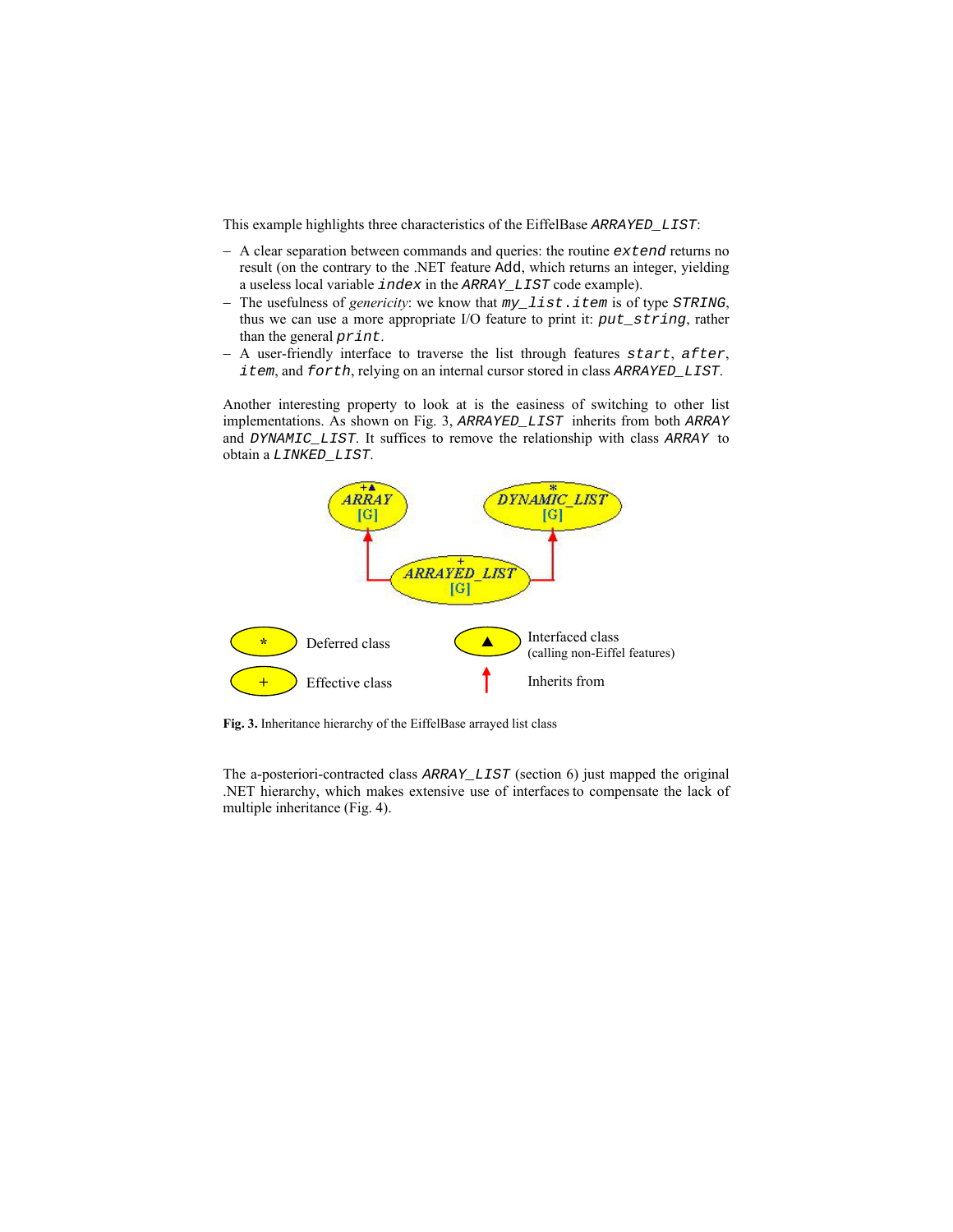

**Fig. 4.** Inheritance hierarchy of the .NET arrayed list class

Not surprisingly in light of how it was obtained, this class does not fully benefit from the power of Eiffel, in matter of design, reusability, and extendibility.

Another obvious difference between ARRAY\_LIST (the contracted class) and ARRAYED\_LIST (the EiffelBase class) is the use of genericity in the Eiffel version. Although this falls beyond the scope of the present discussion, we may note that the lack of genericity in the current .NET object model leads to code duplication as well as to run-time check (casts) that damage both the performance and the reliability of the software. Future versions of .NET are expected to provide genericity [17] [18].

The next difference is the use of enumerators in ARRAY LIST whereas ARRAYED LIST stores a cursor as an attribute of the class.

- − In the first approach, enumerators become irrecoverably invalidated as soon as the corresponding collection changes (addition, modification, or deletion of list elements). The approach, on the other hand, allows multiple concurrent traversals of the same list through multiple cursors.
- − The EiffelBase approach solves the problem of invalid cursors: addition or deletion of list elements change the cursor position, and queries before and after take care of the cursor position's validity. But the use of internal cursors requires care to avoid endless loops.

These differences of style should not obscure the fundamental difference between a design style that has contracts from the start and one that adds them to existing contract-less library components. The examples illustrate that the right time to put in the contracts is during design.

When that is not possible, for example with a library produced by someone who didn't trouble himself with contracts, it may still be worthwhile to add them a posteriori, as a way to understand the library better, improve its documentation, and make it safer to use.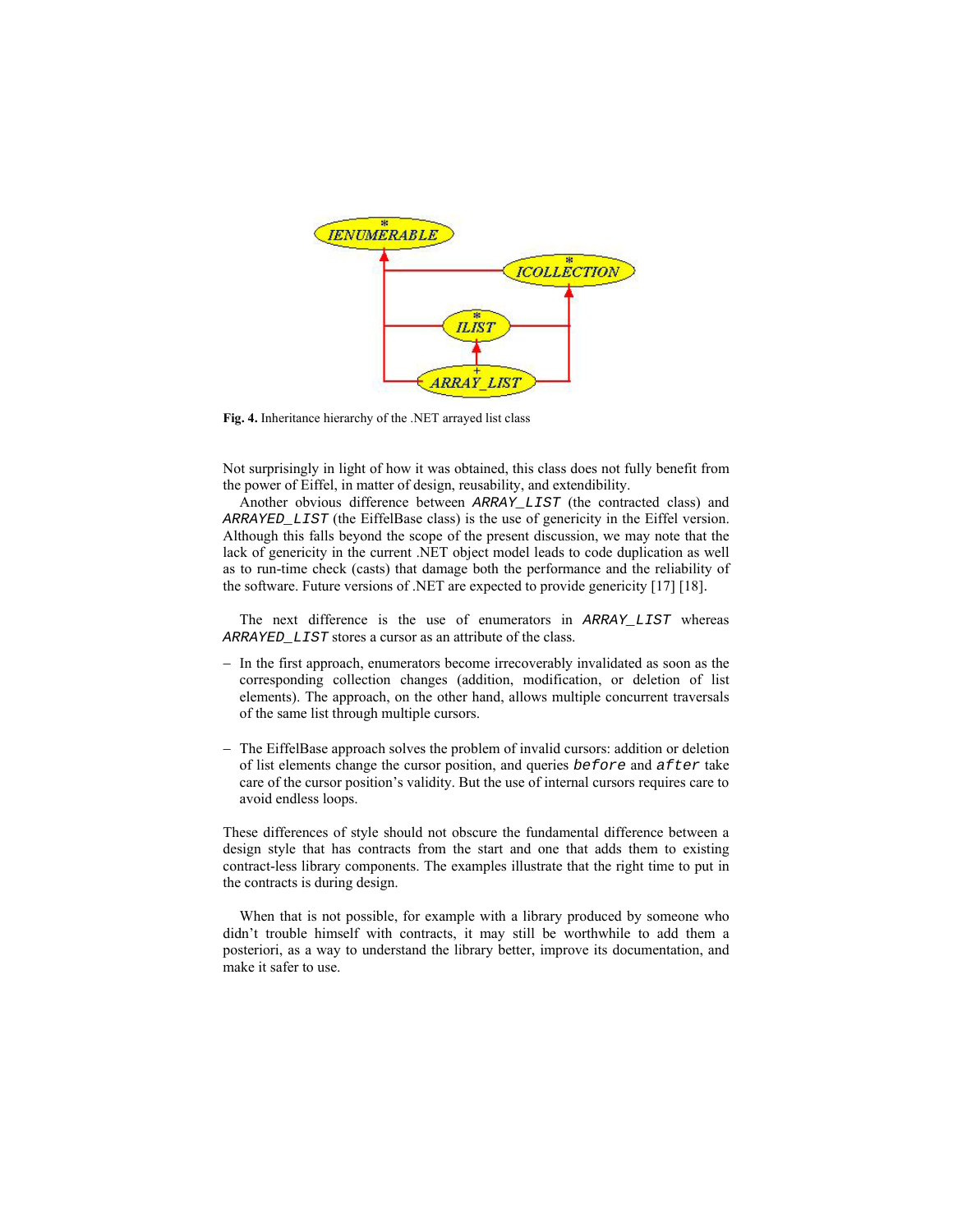# **9 Automatic Extraction of Closet Contracts**

Our analysis of the .NET Collections library has shown interesting "patterns" about the nature and location of hidden contracts. In particular, routine preconditions tend to be buried under exception conditions. Our goal is to estimate the highest degree of automation we can achieve in extracting closet contracts from .NET libraries.

We first report on the technique of dynamic contract detection and then describe our approach of inferring preconditions from the CIL code [32] of .NET assemblies.

### **9.1 Dynamic Contract Inference**

Dynamic contract inference, working from source code, seeks to deduce assertions from captured variable traces by executing the program with various inputs, relying on a set of possible assertions to deduce contracts from the execution output. The next step is to determine whether the detected assertions are meaningful and useful to the users, typically by computing a confidence probability.

Ernst's Daikon tool discovers class invariants, loop invariants and routine pre- and postconditions. Its first version [11] was limited to finding contracts over scalars and arrays; the next one (Daikon 2) [14] enables contract discovery over collections of data, and computes conditional assertions.

Daikon succeeds in finding the assertions of a formally-specified program, and can even find some more, revealing deficiencies in the formal specification. Daikon also succeeds in inferring contracts from a C program, which helps developers performing changes to the C program without introducing errors [12]. It appears that the large majority of reported invariants are correct, and that Daikon extracts more invariants from high-quality programs [11]. Daikon still needs improvement in terms of:

- − *Performance*: "*Invariant detection time grows approximately quadratically with the number of variables over which invariants are checked*" [12]. Some experiments using incremental processing have shown promising results in improving Daikon's performance [14].
- − *Relevance* of the reported invariants: Daikon still reports irrelevant meaning useless, but not necessary incorrect — invariants. Polymorphism can help increase the number of desired invariants reported to the users [14].
- − *Richness* of inferred invariants: Currently, most cover simple properties.

Ernst et al. suggest examining the techniques and algorithms used in the research fields of artificial intelligence [12] and information retrieval [13] to improve dynamic inference of invariants for applications in software evolution.

The Daikon detector is not the sole tool available to dynamically extract contracts. Some Java detectors also exist; some of them do not even require the program source code to infer contracts: they can operate directly on bytecode files (\*.class).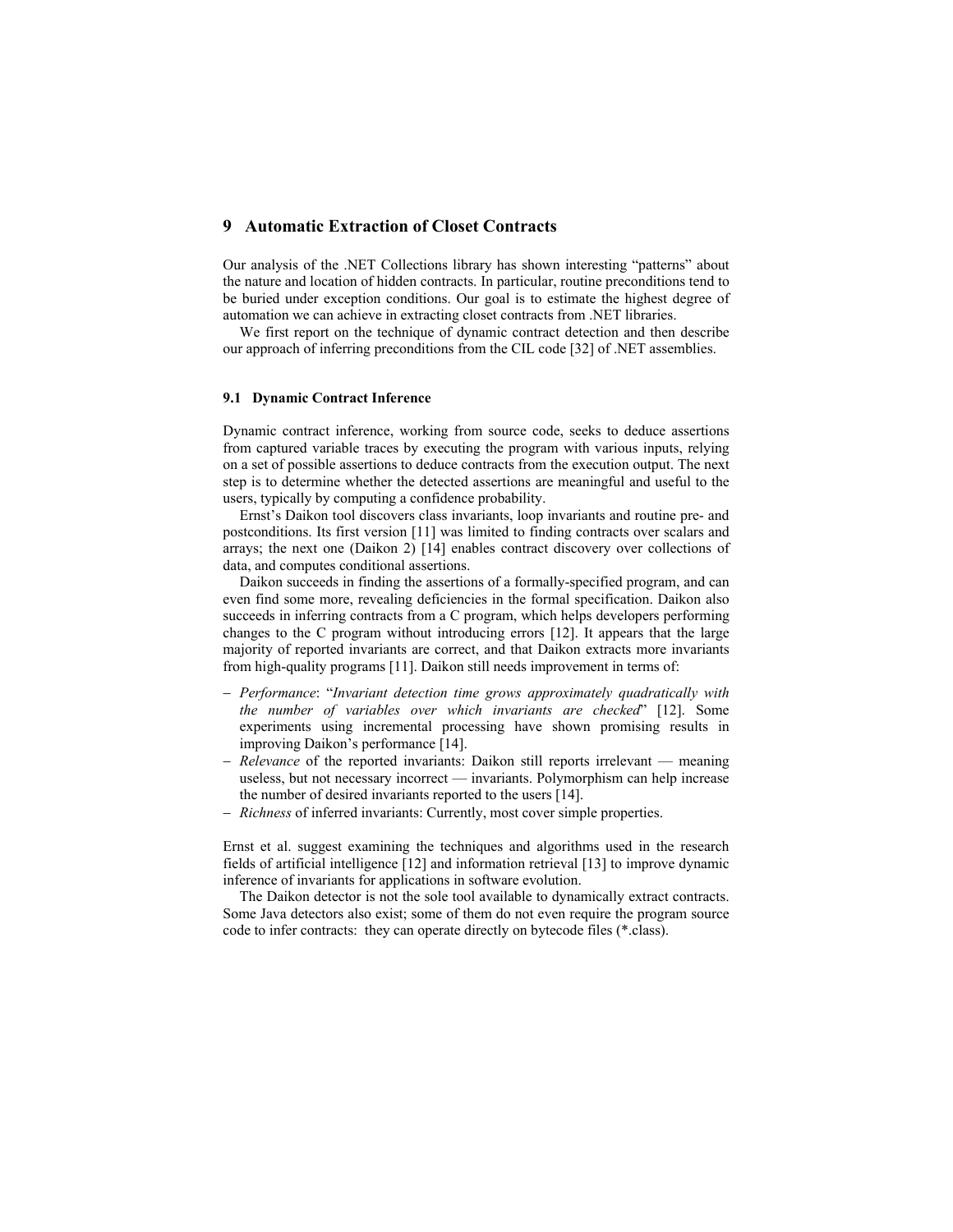### **9.2 Extracting Routine Preconditions from Exception Cases**

"*Human analysis is sometimes more powerful than either, allowing deep and insightful reasoning that is beyond hope for automation*" [16]. When comparing static and dynamic techniques of program analysis, Ernst et al. admit that automatic tools fail in some cases where a human being would succeed.

Does extraction of closet contracts fall into the category of processes that cannot be fully automated? If so, can we at least automate part of the effort?

The analysis reported in this article has shown some regularity in the form and location of the closet contracts we can find in existing .NET components. In particular, preconditions tend to be buried in exception cases. Since method exception cases are not kept into the assembly metadata, we are currently exploring another approach: inferring routine preconditions from a systematic analysis of the CIL (Common Intermediate Language) code [32] of the .NET assemblies provided as input. More precisely, we are parsing the CIL code of .NET libraries — using Gobo Eiffel Lex and Gobo Eiffel Yacc [9] — to list the exceptions a method or a property may throw to infer the corresponding routine preconditions. The first results are promising.

# **10 Conclusion**

This discussion has examined some evidence from the .NET libraries relevant to our basic conjecture: do existing libraries designed without a clear notion of contract contain some "contracts" anyway?

This analysis provides initial support for the conjecture. The contracts are there, expressed in other forms. Preconditions find their way into exceptions; postconditions and class invariants into remarks scattered across the documentation, hence more difficult to extract automatically.

The analysis reported here provides a first step in a broader research plan, which we expect to expand in the following directions:

- − Applying the same approach to other .NET and non-.NET libraries, such as C++ STL (a first informal look at [26] suggests that there are contracts lurking there too).
- − Investigating more closely the patterns that help discover each type of contract class invariants, routine preconditions and postconditions — to facilitate the work of programmers interested in adding contracts a posteriori to existing libraries, with a view to providing an interactive tool that would support this process.
- − Turning the Eiffel Contract Wizard into a Web service to allow any programmers to contribute contracts to .NET components.

This area of research opens up the possibility of various generalizations of this work in a broad investigation of applications of Design by Contract. (We are looking forward to seeing the evolution of the project conducted by Kevin McFarlane and aiming at providing a Design by Contract framework for use in .NET projects [19], of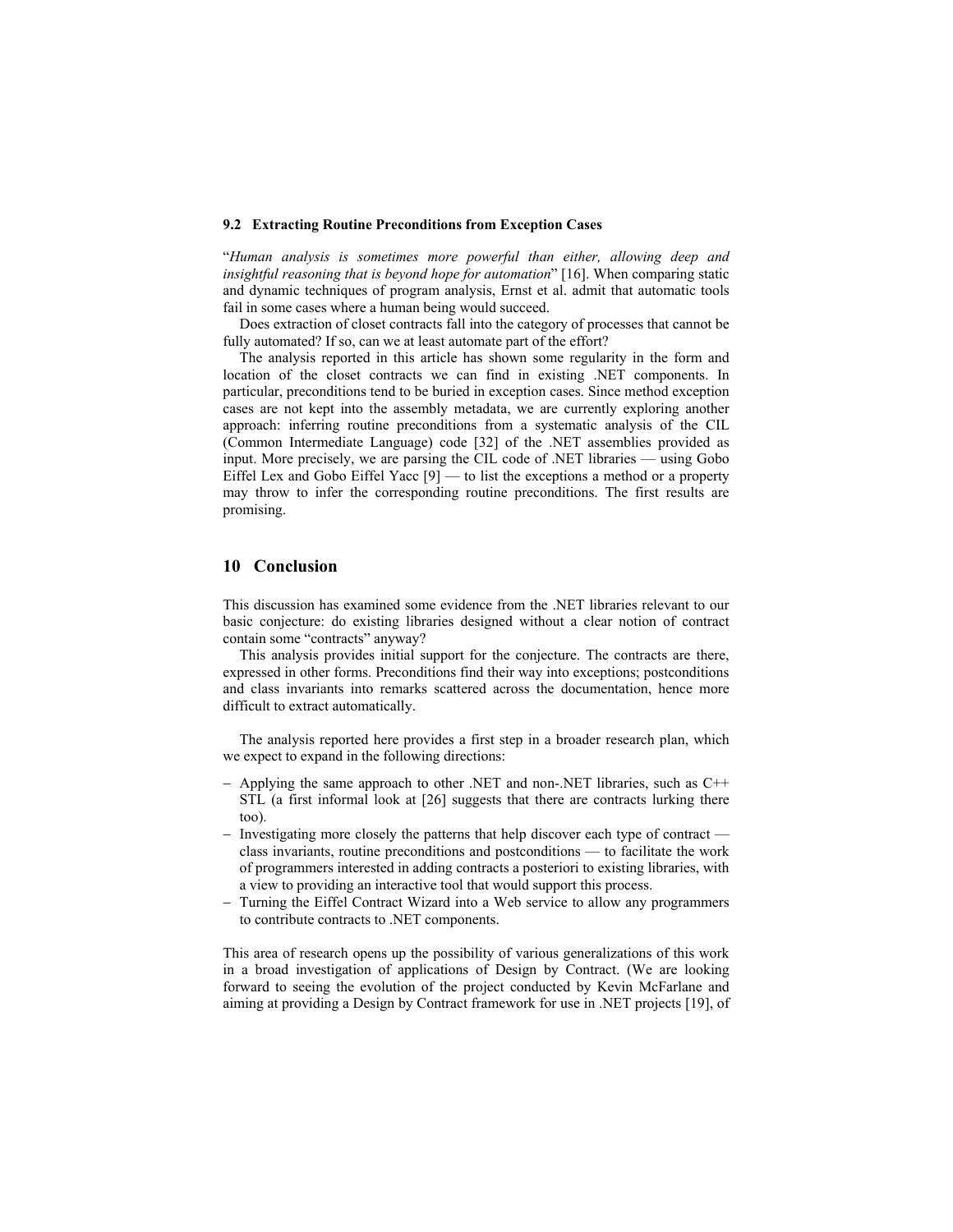a current project at Microsoft Research about adding contracts into the C# language — see the "Assertions" section of  $[30]$  — and also of the new eXtensible C#©  $[35]$ ; the outcome of these projects are likely to influence our research direction.)

# **Acknowledgements**

This paper takes advantage of extremely valuable comments and insights from Éric Bezault (Axa Rosenberg), Michael D. Ernst (MIT), Tony Hoare (Microsoft) and Emmanuel Stapf (Eiffel Software). Opinions expressed are of course our own.

References [3] to [6] are previous versions of this work. Reference [7] is a summary version.

# **References**

- [1] Karine Arnout, and Raphaël Simon. "The .NET Contract Wizard: Adding Design by Contract to languages other than Eiffel". *TOOLS 39 (39th International Conference and Exhibition on Technology of Object-Oriented Languages and Systems)*. IEEE Computer Society, July 2001, p 14-23.
- [2] Karine Arnout. "Eiffel for .NET: An Introduction". *Component Developer Magazine*, September-October 2002. Available from http://www.devx.com/codemag/Article/8500. Accessed October 2002.
- [3] Karine Arnout, and Bertrand Meyer. "Extracting implicit contracts from .NET components". *Microsoft Research Summer Workshop 2002*, Cambridge, UK, 9- 11 September 2002. Available from http://se.inf.ethz.ch/publications/arnout/workshops/microsoft\_summer\_research\_ workshop\_2002/contract\_extraction.pdf. Accessed September 2002.
- [4] Karine Arnout. "Extracting Implicit Contracts from .NET Libraries". *4th European GCSE Young Researchers Workshop 2002*, in conjunction with *NET.OBJECT DAYS 2002*. Erfurt, Germany, 7-10 October 2002. IESE-Report No. 053.02/E, 21 October 2002, p 20-24. Available from http://www.cs.uniessen.de/dawis/conferences/Node\_YRW2002/papers/karine\_arnout\_gcse\_final\_c opy.pdf. Accessed October 2002.
- [5] Karine Arnout. "Extracting Implicit Contracts from .NET Libraries". *OOPSLA 2002 (17th ACM Conference on Object-Oriented Programming, Systems, Languages, and Applications*), Posters. Seattle USA, 4-8 November 2002. OOPSLA'02 Companion, ACM, p 104-105.
- [6] Karine Arnout, and Bertrand Meyer. "Contrats cachés en .NET: Mise au jour et ajout de contrats a posteriori". LMO 2003 (*Langages et Modèles à Objets*). Vannes, France, 3-5 February 2003.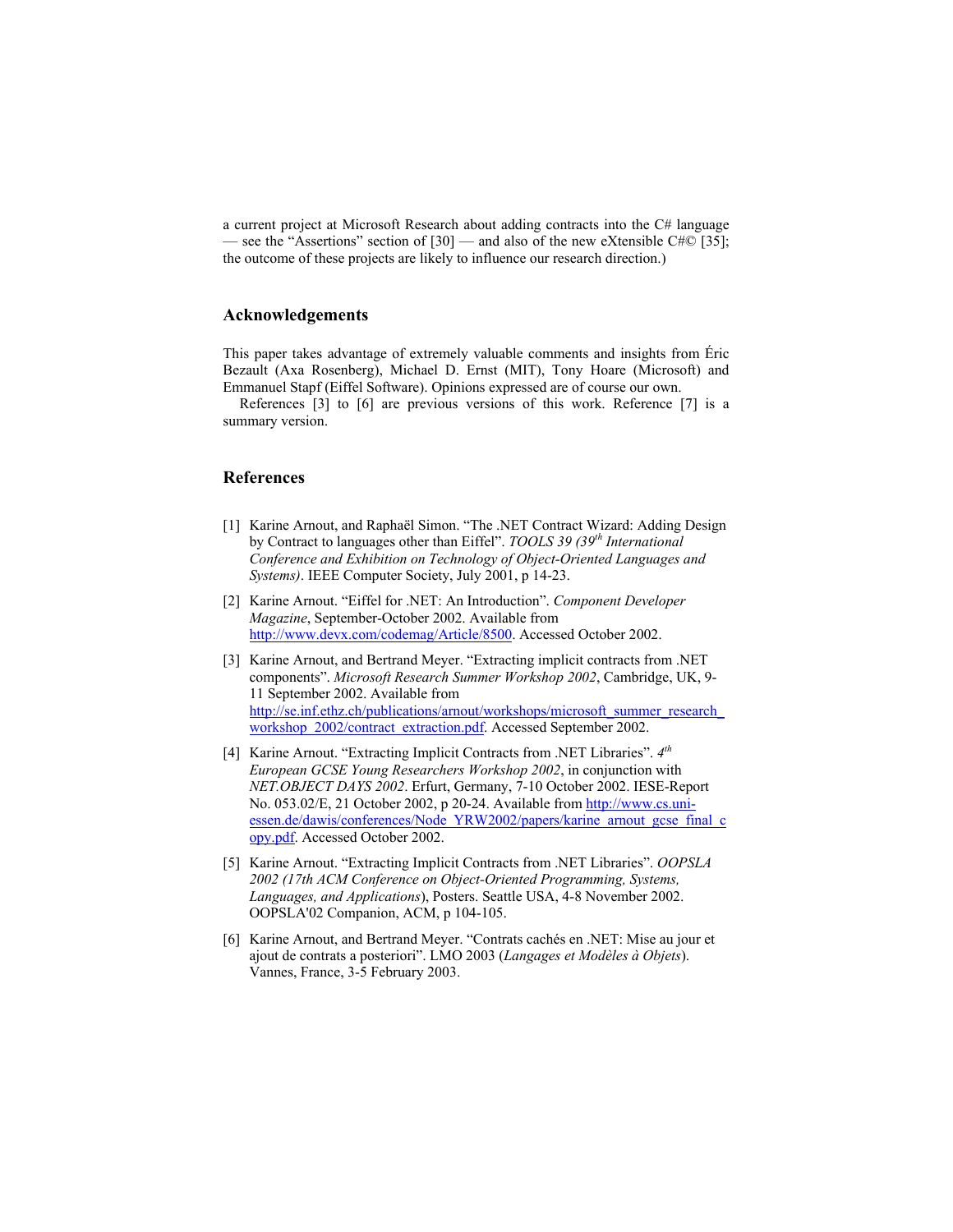- [7] Karine Arnout, and Bertrand Meyer. "Spotting hidden contracts: the .NET example". Submitted for publication.
- [8] Mike Barnett, and Wolfram Schulte. "Contracts, Components, and their Runtime Verification on the .NET Platform". *Microsoft Research Technical Report TR 2002-38*, April 2002. Available from ftp://ftp.research.microsoft.com/pub/tr/tr-2002-38.pdf. Accessed April 2002.
- [9] Éric Bezault. *Gobo Eiffel Lex and Gobo Eiffel Yacc*. Retrieved September 2002 from http://www.gobosoft.com.
- [10]Eiffel Software Inc. *EiffelBase*. Retrieved October 2002 from http://docs.eiffel.com/libraries/base/index.html.
- [11]Michael D. Ernst. "Dynamically Detecting Likely Program Invariants". *Ph.D. dissertation, University of Washington*, 2000. Available from http://pag.lcs.mit.edu/~mernst/pubs/invariants-thesis.pdf. Accessed August 2002.
- [12] Michael D. Ernst, Jake Cockrell, William G. Griswold, and David Notkin. "Dynamically Discovering Likely Program Invariants to Support Program Evolution". *IEEE TSE (Transactions on Software Engineering)*, Vol.27, No.2, February 2001, p: 1-25. Available from http://pag.lcs.mit.edu/~mernst/pubs/invariants-tse.pdf. Accessed August 2002.
- [13] Michael D. Ernst, Adam Czeisler, William G. Griswold, and David Notkin. "Quickly Detecting Relevant Program Invariants". ICSE 2000 (*International Conference on Software Engineering*), Limerick, Ireland, 4-11 June 2000; Available from http://pag.lcs.mit.edu/~mernst/pubs/invariants-icse2000.pdf. Accessed August 2002.
- [14]Michael D. Ernst, William G. Griswold, Yoshio Kataoka, and David Notkin. "Dynamically Discovering Program Invariants Involving Collections", *Technical Report, University of Washington*, 2000. Available from http://pag.lcs.mit.edu/~mernst/pubs/invariants-pointers.pdf. Accessed August 2002.
- [15]C.A.R. Hoare. "Proof of Correctness of Data Representations". *Acta Infomatica*, Vol. 1, 1973, p: 271-281.
- [16]Yoshio Kataoka, Michael D. Ernst, William G. Griswold, and David Notkin: "Automated Support for Program Refactoring using Invariants". *ICSM 2001 (International Conference on Software Maintenance)*, Florence, Italy, 6-10 November 2001. Available from: http://pag.lcs.mit.edu/~mernst/pubs/invariantsrefactor.pdf. Accessed August 2002.
- [17]Andrew Kennedy, and Don Syme. "Design and Implementation of Generics for the .NET Common Language Runtime". *PLDI 2001 (Conference on Programming Language Design and Implementation)*. Snowbird, Utah, USA, 20- 22 June 2001. Available from http://research.microsoft.com/projects/clrgen/generics.pdf. Accessed September 2002.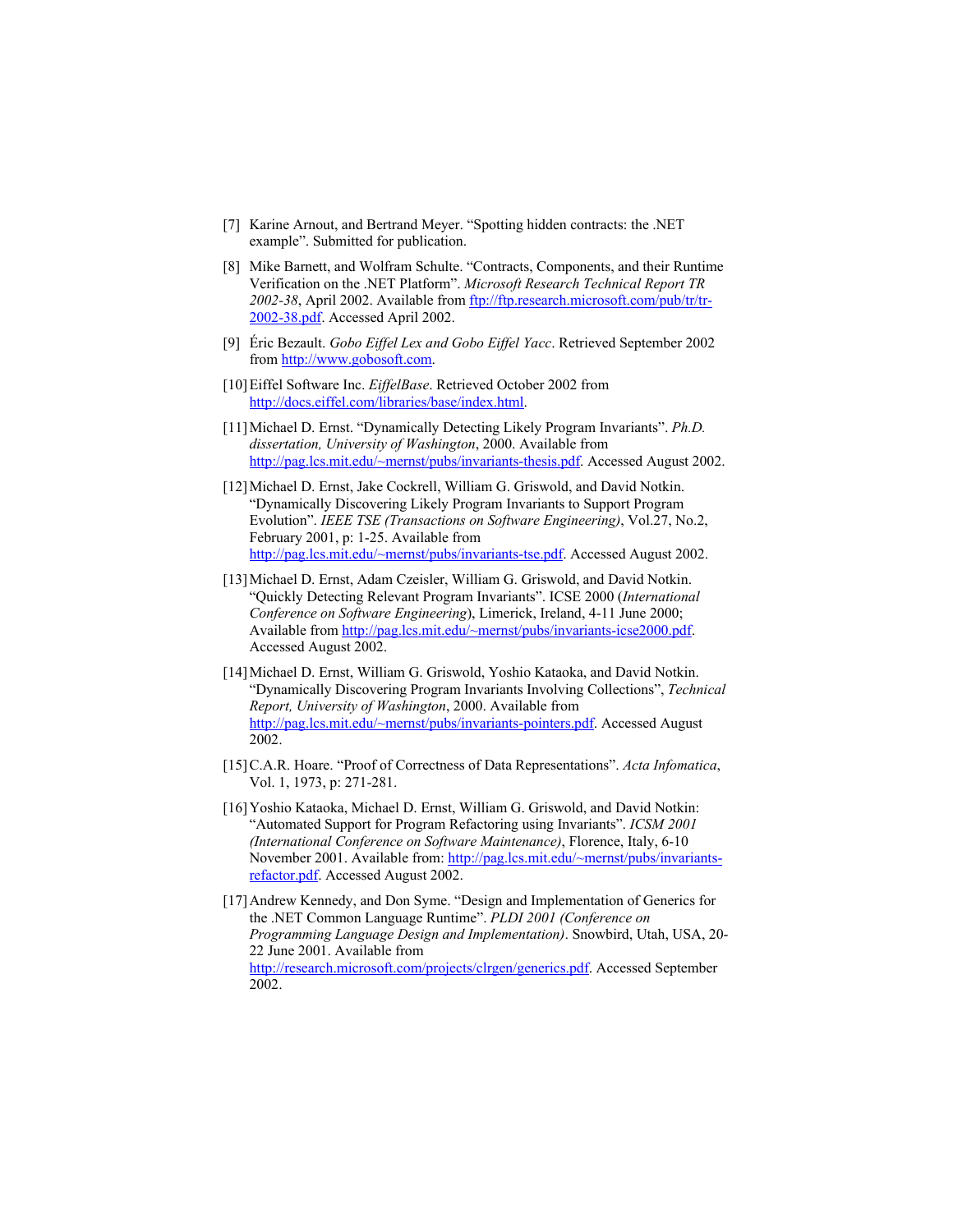- [18]Andrew Kennedy, and Don Syme. *Generics for C# and .NET CLR*, September 2002. Retrieved September 2002 from http://research.microsoft.com/projects/clrgen/.
- [19]Kevin McFarlane. *Design by Contract Framework for .Net*. February 2002. Retrieved October 2002 from http://www.codeproject.com/csharp/designbycontract.asp and http://www.codeguru.com/net\_general/designbycontract.html.
- [20]Bertrand Meyer: *Object-Oriented Software Construction (1st edition)*. Prentice Hall International, 1988.
- [21]Bertrand Meyer. "Applying 'Design by Contract'". *Technical Report TR-EI-12/CO, Interactive Software Engineering Inc.*, 1986. Published in *IEEE Computer*, Vol. 25, No. 10, October 1992, p 40-51. Also published as "Design by Contract" in *Advances in Object-Oriented Software Engineering*, eds. D. Mandrioli and B. Meyer, Prentice Hall, 1991, p 1-50. Available from http://www.inf.ethz.ch/personal/meyer/publications/computer/contract.pdf. Accessed April 2002.
- [22]Bertrand Meyer: *Reusable Software: The Base Object-Oriented Component Libraries*. Prentice Hall, 1994.
- [23]Bertrand Meyer: *Object-Oriented Software Construction*, second edition. Prentice Hall, 1997.
- [24]Bertrand Meyer, Raphaël Simon, and Emmanuel Stapf: *Instant .NET*. Prentice Hall (in preparation).
- [25] Bertrand Meyer: *Design by Contract*. Prentice Hall (in preparation).
- [26] Scott Meyers: *Effective STL*. Addison Wesley, July 2001.
- [27]Microsoft. *.NET Collections library*. Retrieved June 2002 from http://msdn.microsoft.com/library/default.asp?url=/library/enus/cpref/html/frlrfsystemcollections.asp.
- [28]Microsoft. *.NET ArrayList class*. Retrieved June 2002 from http://msdn.microsoft.com/library/default.asp?url=/library/enus/cpref/html/frlrfsystemcollectionsarraylistclasstopic.asp.
- [29]Microsoft. *.NET ICollection interface*. Retrieved October 2002 from http://msdn.microsoft.com/library/default.asp?url=/library/enus/cpref/html/frlrfsystemcollectionsicollectionclasstopic.asp.
- [30]Microsoft Research. *Current research, Programming Principles and Tools*. Retrieved November 2002 from http://research.microsoft.com/research/ppt/.
- [31]Richard Mitchell, and Jim McKim: *Design by Contract, by example*. Addison-Wesley, 2002.
- [32]NET Experts. *ECMA TC39 TG2 and TG3 working documents*. Retrieved September 2002 from http://www.dotnetexperts.com/ecma/index.html.